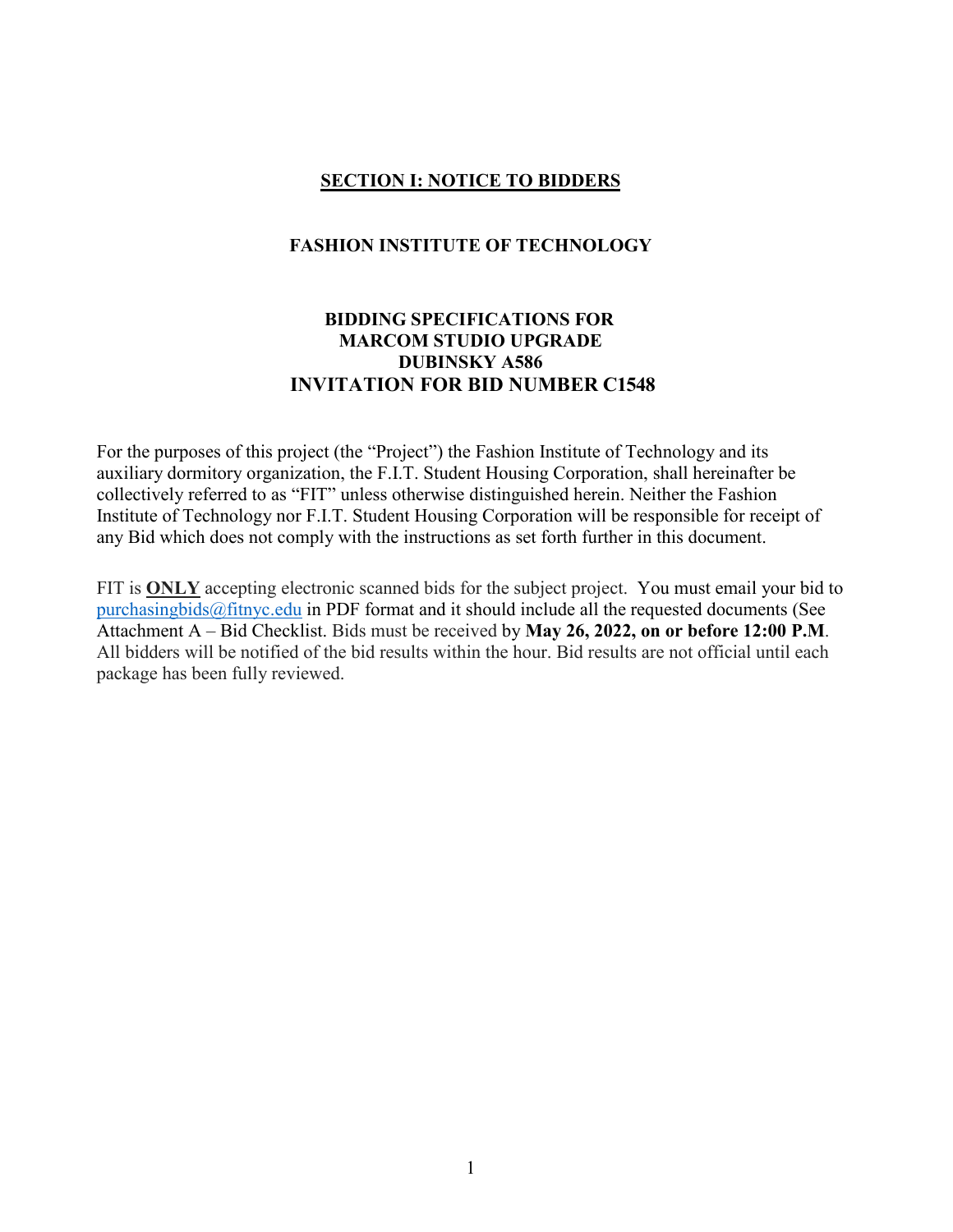# **ATTACHMENT A - BID CHECKLIST**

# **FASHION INSTITUTE OF TECHNOLOGY**

# **MARCOM STUDIO UPGRADE DUBINSKY A586 INVITATION FOR BID NUMBER C1548**

| Bidder shall meet the following requirements and submit necessary information with the Bid.<br>Failure to comply with these requirements shall be grounds for rejection of your Bid. |                                                                                                                                                                                                                                                                              |  |  |  |  |
|--------------------------------------------------------------------------------------------------------------------------------------------------------------------------------------|------------------------------------------------------------------------------------------------------------------------------------------------------------------------------------------------------------------------------------------------------------------------------|--|--|--|--|
|                                                                                                                                                                                      | Did you attend the site inspection?                                                                                                                                                                                                                                          |  |  |  |  |
|                                                                                                                                                                                      | Did you include all required documentation? (As per Bidder Requirements – i.e. proof of being in<br>business, permits, licenses, certifications, etc.)                                                                                                                       |  |  |  |  |
|                                                                                                                                                                                      | Did you include the Form of Bid? (See Section VIII.)                                                                                                                                                                                                                         |  |  |  |  |
|                                                                                                                                                                                      | Did you include the Non-Collusive Bidding Certification? (See Section IX.)                                                                                                                                                                                                   |  |  |  |  |
|                                                                                                                                                                                      | Did you complete in full the Bid Analysis Form, (See Attachment C)                                                                                                                                                                                                           |  |  |  |  |
|                                                                                                                                                                                      | Did you sign for each Addendum to this project, if any were published? (It is the contractor's<br>responsibility to check FIT's "Current Bid Opportunities" webpage for<br>addendums prior to<br>submitting their bid.)<br>http://www.fitnyc.edu/purchasing/current-bids.php |  |  |  |  |
|                                                                                                                                                                                      | Did you complete the Contractor Reference Sheet? Do not list FIT as your<br>projects of similar size and scope. (See Attachment B)                                                                                                                                           |  |  |  |  |
|                                                                                                                                                                                      | Can you provide the required levels of insurance coverage? See: General<br>Conditions - Article 15                                                                                                                                                                           |  |  |  |  |
|                                                                                                                                                                                      | Can the bidder provide references to at least three (3) different prior contracts that have been<br>completed within the past five (5) years that are similar in size and scope to the project indicated<br>for this Contract?                                               |  |  |  |  |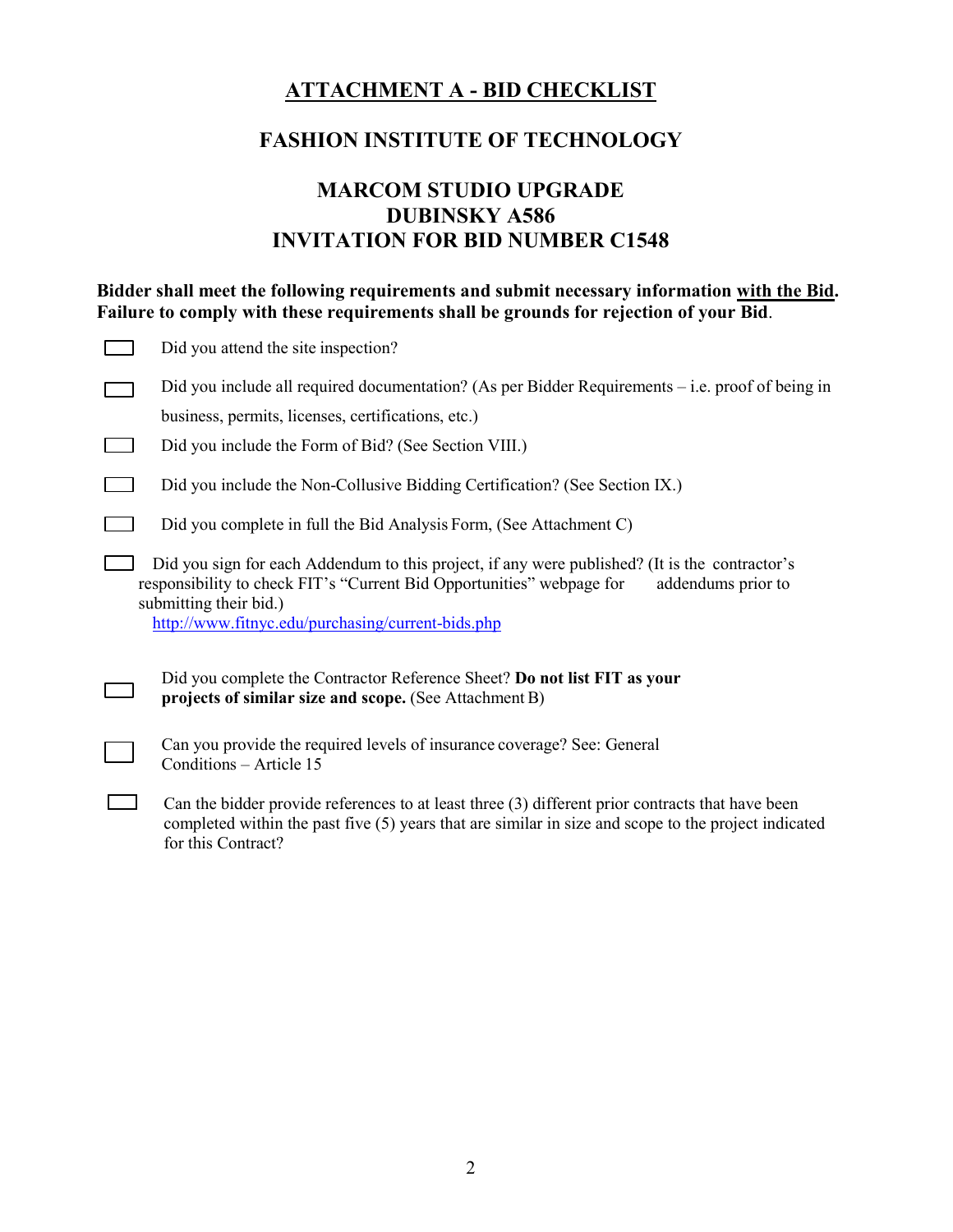#### **ATTACHMENT B - CONTRACTOR REFERENCE SHEET FASHION INSTITUTE OF TECHNOLOGY MARCOM STUDIO UPGRADE INVITATION FOR BID NUMBER C1548**

FIT requests a minimum of three references for **completed** projects of similar size and scope. Please complete the following information for each reference: **(Do not list FIT as your projects of similar size and scope.)**

| Contact Name/Title:                                                                                                                                                                                                             |                              |       |
|---------------------------------------------------------------------------------------------------------------------------------------------------------------------------------------------------------------------------------|------------------------------|-------|
|                                                                                                                                                                                                                                 |                              |       |
|                                                                                                                                                                                                                                 |                              |       |
|                                                                                                                                                                                                                                 |                              |       |
| Project Cost:                                                                                                                                                                                                                   |                              |       |
| Project Start/End Date:                                                                                                                                                                                                         |                              |       |
| For FIT Use Only - Reference Responses                                                                                                                                                                                          |                              |       |
| Quality of Work:<br>Scheduling: Cooperation: Safety Standards:                                                                                                                                                                  |                              |       |
|                                                                                                                                                                                                                                 |                              |       |
| Permits:                                                                                                                                                                                                                        | Report Submittals: Payments: |       |
| Other Relevant Factors:                                                                                                                                                                                                         |                              |       |
| Overall Performance Rating: Excellent Satisfactory Marginal Unsatisfactory                                                                                                                                                      |                              |       |
| Contact Name/Title:                                                                                                                                                                                                             |                              |       |
|                                                                                                                                                                                                                                 |                              |       |
| Phone Number:                                                                                                                                                                                                                   |                              |       |
|                                                                                                                                                                                                                                 |                              |       |
| Project Cost:                                                                                                                                                                                                                   |                              |       |
| Project Start/End Date:                                                                                                                                                                                                         |                              |       |
| For FIT Use Only – Reference Responses                                                                                                                                                                                          |                              |       |
|                                                                                                                                                                                                                                 |                              |       |
| Quality of Work: Scheduling: Site Maintenance: Scheduling: Cooperation: Safety Standards:                                                                                                                                       |                              |       |
| Permits: Report Submittals: Payments:                                                                                                                                                                                           |                              |       |
| Other Relevant Factors:                                                                                                                                                                                                         |                              |       |
| Overall Performance Rating: Excellent Satisfactory Marginal Unsatisfactory                                                                                                                                                      |                              |       |
| Contact Name/Title:                                                                                                                                                                                                             |                              |       |
|                                                                                                                                                                                                                                 |                              |       |
|                                                                                                                                                                                                                                 |                              |       |
|                                                                                                                                                                                                                                 |                              |       |
| Project Cost:                                                                                                                                                                                                                   |                              |       |
| Project Start/End Date:                                                                                                                                                                                                         |                              |       |
| For FIT Use Only - Reference Responses                                                                                                                                                                                          |                              |       |
|                                                                                                                                                                                                                                 |                              |       |
|                                                                                                                                                                                                                                 |                              |       |
| Quality of Work:<br>Scheduling: Cooperation: Safety Standards: Permits: Permits: Permits: Permits: Permits: Permits: Permits: Payments: Permits: Payments: Permits: Payments: Payments: Payments: Payments: Payments: Payments: |                              |       |
| Other Relevant Factors:                                                                                                                                                                                                         |                              |       |
| Overall Performance Rating: Excellent Satisfactory Marginal Unsatisfactory                                                                                                                                                      |                              |       |
| <b>FIT</b>                                                                                                                                                                                                                      |                              |       |
| Interviewer:                                                                                                                                                                                                                    | Signature:                   | Date: |
|                                                                                                                                                                                                                                 |                              |       |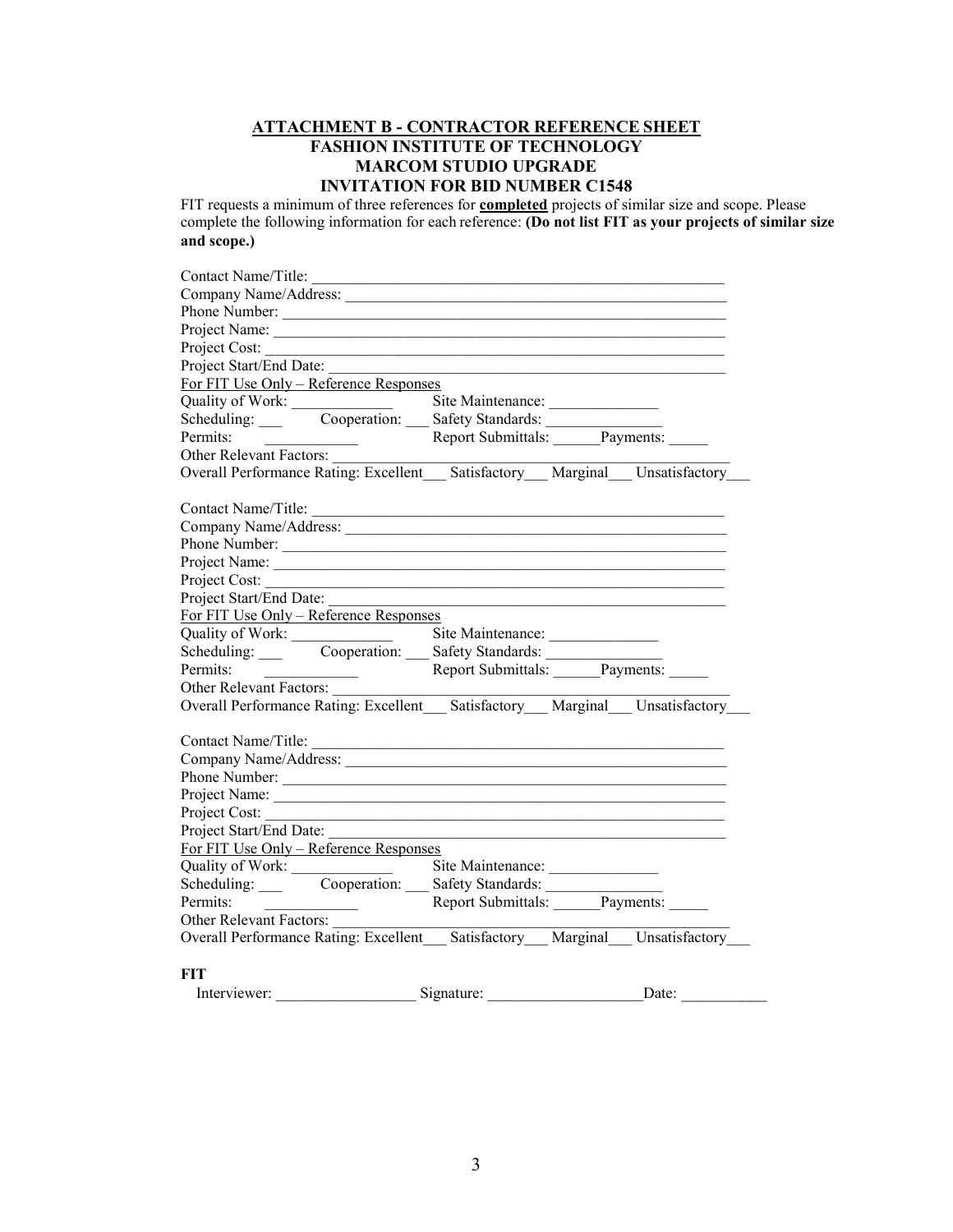#### **SECTION II. BID TERMS AND CONDITIONS**

# **SPECIFICATIONS FOR FASHION INSTITUTE OF TECHNOLOGY MARCOM STUDIO UPGRADE INVITATION FOR BID NUMBER C1548**

# **I. INTRODUCTION**

The Fashion Institute of Technology, a community college of art and design, business and technology of the State University of New York, currently has an enrollment of approximately 10,000 full and part-time students. Located in the Chelsea area of Manhattan, FIT's facilities are composed of a twelve building complex containing administrative/academic offices, classrooms, computer labs, and studios. There are three (3) residence halls located on West  $27<sup>th</sup>$  Street that currently house approximately 1,250 students and one  $(1)$  residence hall located at 406 West  $31<sup>st</sup>$  Street that houses approximately 1,100 students. F.I.T. Student Housing Corporation is a separate, not-for-profit corporation that was established pursuant to the laws of the State of New York to own and operate these residence halls for the benefit of the College and its students. For purposes of this project all references to FIT shall be recognized to refer to the Fashion Institute of Technology (hereafter, "FIT" or the "College") and the F.I.T. Student Housing Corporation together, unless specifically designated otherwise. The successful responsive and responsible bidder (hereinafter "Contractor") shall be required to enter into a contract with FIT based on the Contract Documents, (including Notice to Bidders, Bid Terms and Conditions, Contract Terms and Conditions, General Requirements, General Conditions, Labor & Material Payment Bond, Performance Bond, Form of Bid, Non-Collusive Bidding Certification, Substitution Form Request, Contract, Affirmative Action Form, Change Order, Form, Contractor's Trade Payment Breakdown, Safety EHS Plan, Prevailing Wage Schedule, Specifications, and Drawings), attached hereto and incorporated herein.

# **II. SUMMARY OF SCOPE OF WORK**

The Work of the Project is defined by the immediately following Project Description herein below and by the Contract Documents.

Project Description: The scope of this project includes: Restoration of the Academic TV studio in FIT's Dubinsky Bldg. Room A586. Vendor to supply, install and test a multi camera studio.

To include: Three URSA Broadcast G2 cameras with compact servo lensing and CCU, ISO Records of cameras, clean and HD studio and control room switcher, hub(with cold back up), teleprompter, 2 GFX and playback systems, ISO records of camera in ProRes, encoding, and camera shading. 3 new wireless mics with receivers, 6G+ SDI Video Routing system with hardware Switcher & Multi-view Cabling and routing, ATEM switcher. Technical Workflow document with power, internet and signal. Installation & testing of system. 2 days on-hand training.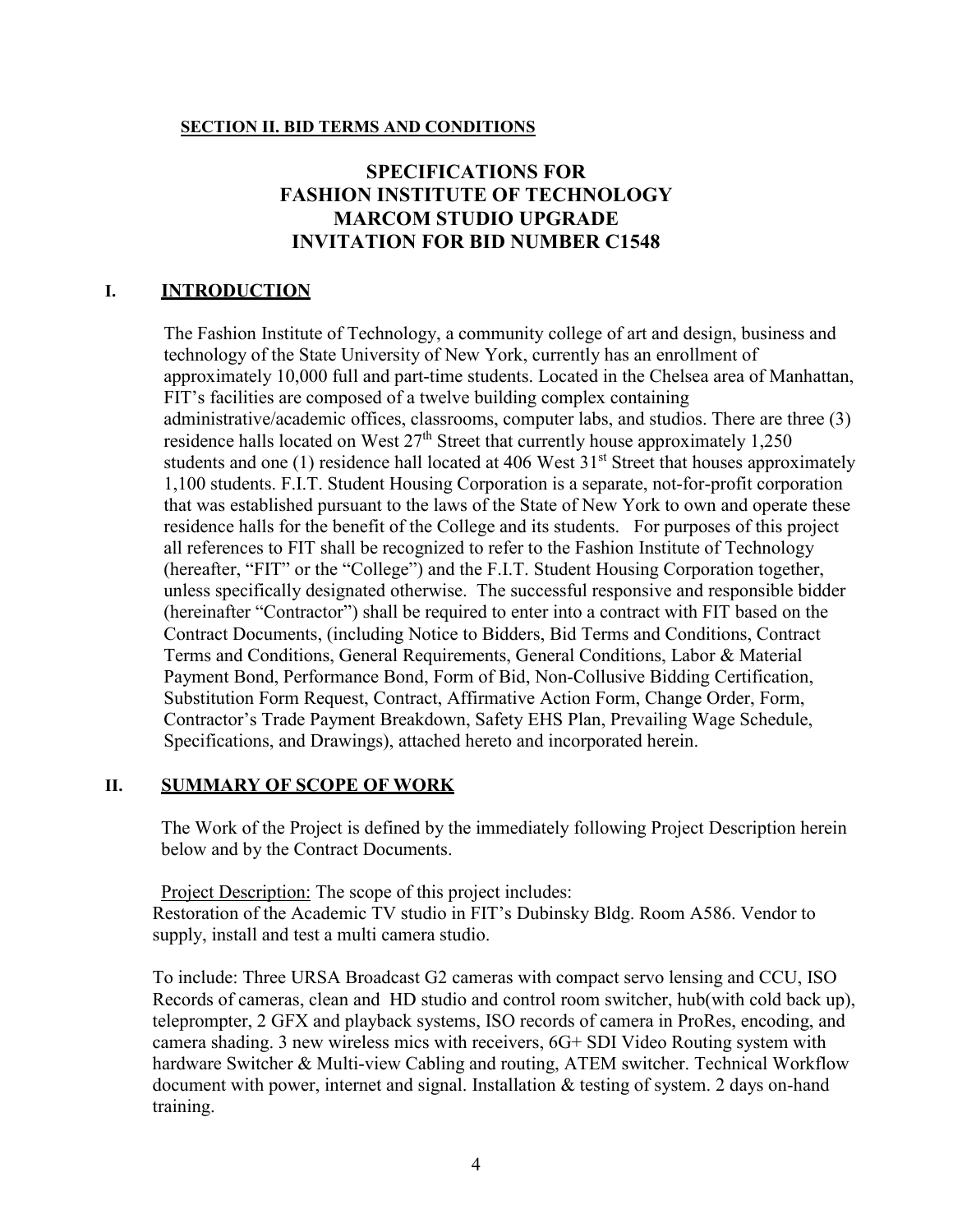Contractor to provide all equipment and materials required to complete this project and ensure that all alternations and repairs are performed by qualified workmen. Contractor to maintain egress at all times for building users.

### **III. BIDDER REQUIREMENTS**

Bidder shall meet the following requirements and submit necessary information with the Bid. Failure to comply with these requirements shall be grounds for rejection of your Bid. FIT reserves the right to reject bids with incomplete information or bid security, or contain conditions not specified in the Bid Terms and Condition herein, or which are presented on a different form other than that provided to bidders. FIT reserves the right to determine whether a Bidder has substantially met all the Bid requirements and to ask for additional information prior to making such a determination.

- A. **Bidder shall have been in the business of Restoration of Studio work and AV supplies similar to the scope and nature of this project for a minimum of three (3) years as of the Bid Opening Date. Proof shall be submitted with theBid.**
- B. Bidder shall have satisfactorily performed work of the size, scope and nature to be performed under this Contract, as evidenced by **references from at least three (3) different successfully completed contracts in an installation similar to those indicated for this Contract in the past five (5) years.** Bidder shall include for each reference: project location, dollar value of contract; initiation and completion date, name, title, address and telephone number of contact person. References cannot be members of FIT staff or FIT consultants.

### C. **Bidder shall attend the pre-bid meeting and site inspection.**

- D. Bidder is responsible for all necessary field measurements, all necessary data on the existing conditions and verification of all quantities and dimensions listed in the Project Specifications and Drawings, if applicable.
- E. By submitting a Bid, Bidder agrees that s/he has examined the Contract Documents, visited the site, noted all conditions and limitations affecting the Work, and fully understands the nature of the Work. Bidder is required to inform FIT in writing immediately of any instance where changed conditions are encountered.
- F. Bidder, upon request, shall submit copies of current licenses and certifications applicable to the work, including, but not limited to, licenses issued by the Commissioner of Buildings of the City of New York. Proof of the following certificates will also be required: 10 Hour OSHA Outreach Training Program; Asbestos Awareness Training, FDNY Certificate of Fitness, with the Bid.

# **IV. APPROVAL OF SUBCONTRACTORS**

Subcontracting shall be permitted **not to exceed 35%** of the work of the Project as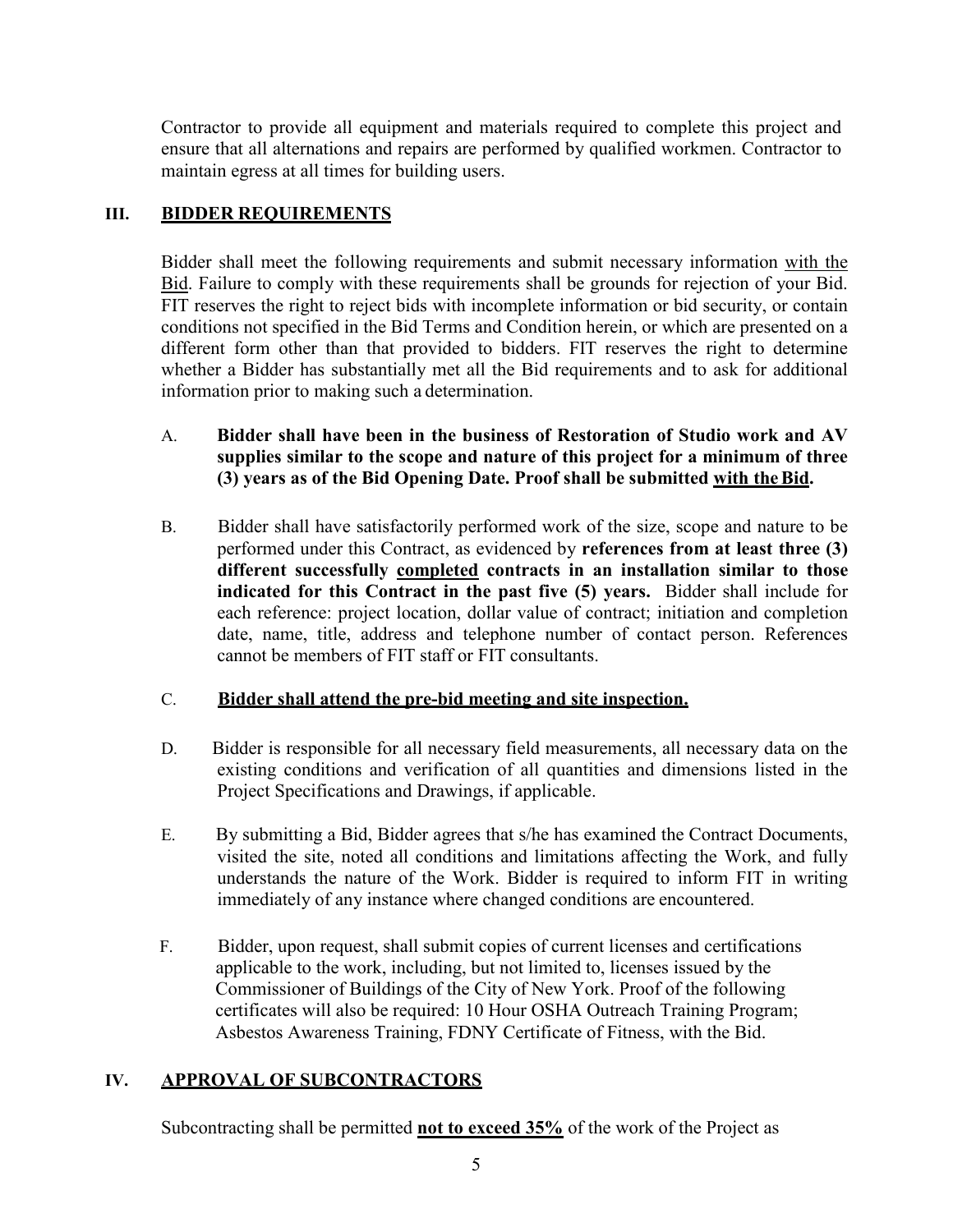determined by FIT. The ratio of the contractors and subcontractors work must be included with your bid submission. All subcontractors are required to gain prior written approval by FIT's Facilities Director. The General Contractor will be the Prime Contractor (hereinafter "Contractor) and shall be permitted to Subcontract the following types of Services:

- Services to develop, amend and/or upgrade EHS Plan Electrical Contractor

The Contractor will require that the terms of this Contract apply to the sub-contractors and shall cause all sub-contractors to comply with the terms of this contract.

### **V. BID SECURITY**

-

No bid security shall be required for this bid.

### **VI. PRE-BID SITE INSPECTION AND QUESTIONS**

A **mandatory** Pre-Bid Site Inspection for prospective Bidders will be held on **May 23, 2022 at 10:00 A.M.** at the Fashion Institute of Technology, Feldman Building "C Building" Lobby, located at 27th Street (between 7th and 8th Avenues). **All attendees must wear a mask while at the site inspection. Please also bring a business card.**

Bidder shall examine the Bid documents carefully. Before bidding, Bidder shall make any requests for interpretation of Bid documents or clarification of any ambiguity therein that should have been detected by a reasonably prudent Bidder. Questions shall be submitted in writing to the attention of Purchasing Department via email: [purchasingbids@fitnyc.edu,](mailto:purchasingbids@fitnyc.edu) no later than **May 24, 2022 on or before 3:00 P.M**. Answers shall be provided in the form of and Addendum and be posted on the FIT purchasing department website. Reference Bid number **C1548.**

### **VII. BID DESIGNATION**

- A. FIT is **ONLY** accepting electronic scanned bids for the subject project. You must email your bid to purchasing bids  $@$  fitny c. edu in PDF format and it should include all the requested documents (See Attachment A – Bid Checklist. Bids must be received by **May 26, 2022, on or before 12:00 P.M**. All bidders will be notified of the bid results within the hour. Bid results are not official until each package has been fully reviewed.
- B. Bids received late will not be considered.

### **VIII. PREPARATION OF THE BIDS**

A. Bids must be submitted on the forms supplied by FIT in the Bidder's full legal name or the Bidder's full legal name plus a registered assumed name. All blank spaces for bid prices must be filled in, using both words and figures, words to take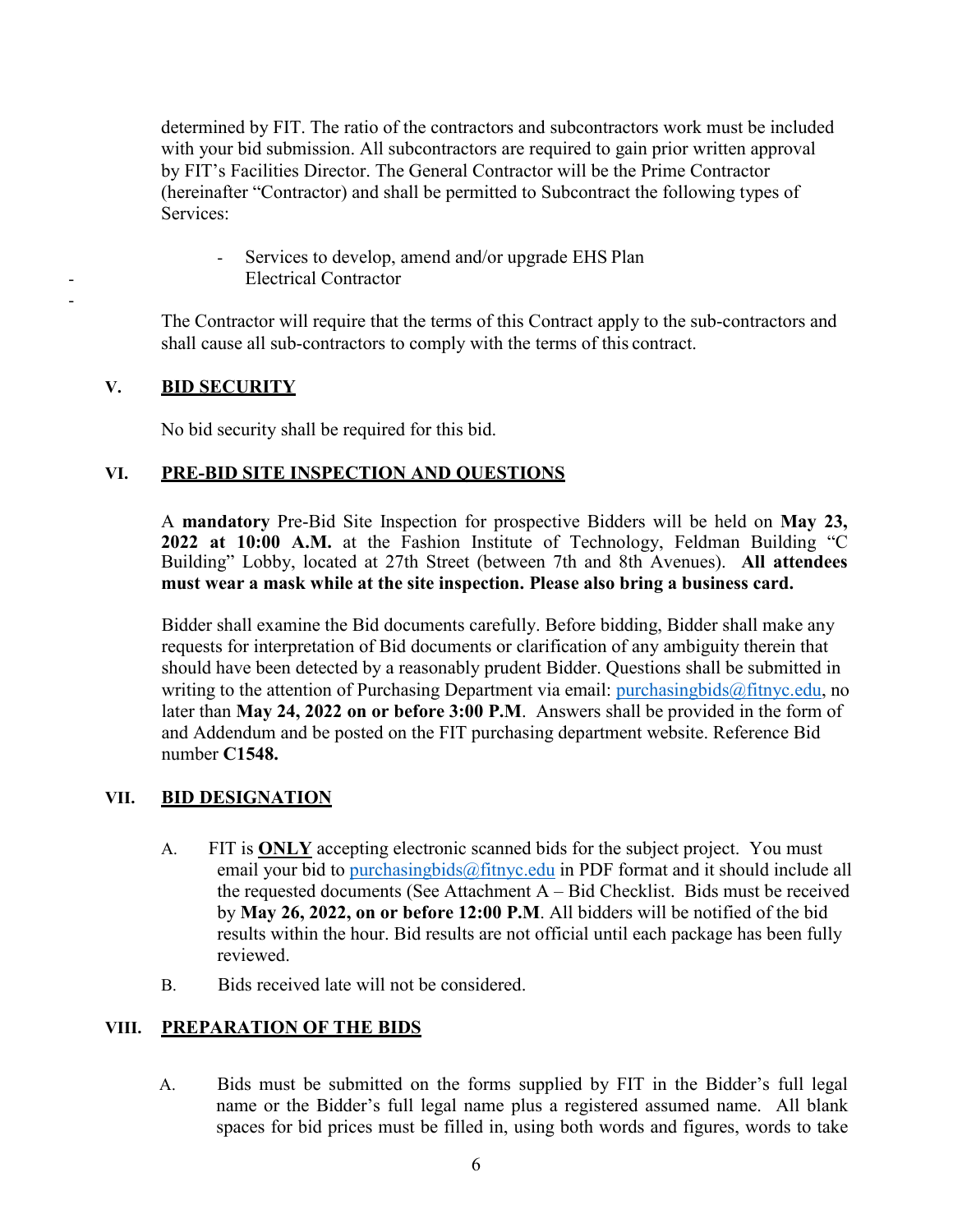precedence over figures. **Conditional bids shall not be accepted.** Bids shall not contain any recapitulation of the Work to be done. Bidder exclusions shall be grounds for bid rejection. Do not modify the bid forms supplied by FIT

- B. Bids that are illegible or that contain omission, alterations, additions or items not called for in the bidding documents may be rejected as not responsive. Any bid which modifies, limits, or restricts all or any part of such bid, other than as expressly provided for in the Notice to Bidders, Bid Terms and Conditions, and Contract Terms and Conditions, may be rejected as not responsive.
- C. FIT may reject any bid not prepared and submitted in accordance with the provisions of the Notice to Bidders, Bid Terms and Conditions, and Contract Terms and Conditions. Neither FIT nor the FIT Student Housing Corporation will be responsible for receipt of any Bid which does not comply with these instructions. Only those Bids emailed to the FIT Purchasing Dept. inbox [\(purchasingbids@fitnyc.edu\)](mailto:purchasingbids@fitnyc.edu) on or before **May 26, 2022, on or before 12:00 PM** will be considered.
- D. Any bid may be withdrawn prior to the scheduled time for the opening of bids or authorized postponement thereof and any bid received after such time and date shall not be considered.
- E. No Bidder may withdraw a bid within ninety (90) days after the actual date of the opening thereof.

### **IX. AWARD OF CONTRACT**

- A. The award of the Contract shall be made to the Bidder submitting the lowest responsible bid if, in the opinion of FIT, the bid is responsive to the bid solicitation, and such Bidder is responsible and qualified to perform the work involved in the sole discretion of FIT. The lowest bidder will be considered the contractor with the lowest bid for the base bid. In case FIT will decide to include the 'alternate' in the scope of work, the lowest bidder will be considered the contractor with the lowest total of the base bid plus the alternate bid.
- B. FIT reserves the right to reject any bid or all bids, to waive any informalities or irregularities or omissions in any bid received.
- C. During the term of the Contract, the Contractor shall promptly notify FIT of any change in the ownership of the Contractor. Failure to notify FIT may result in termination of the Contract.
- D. FIT reserves the right, exercisable in its sole discretion, to cancel and withdraw from the Project at any time in advance of the award.
- E. Prior to the opening of the bids, Bidder shall promptly notify FIT of Change in ownership of the Bidder. Failure to notify with this bid shall be grounds for rejection of the Bid.

### **X. DAMAGES FOR FAILURE TO ENTER INTO CONTRACT**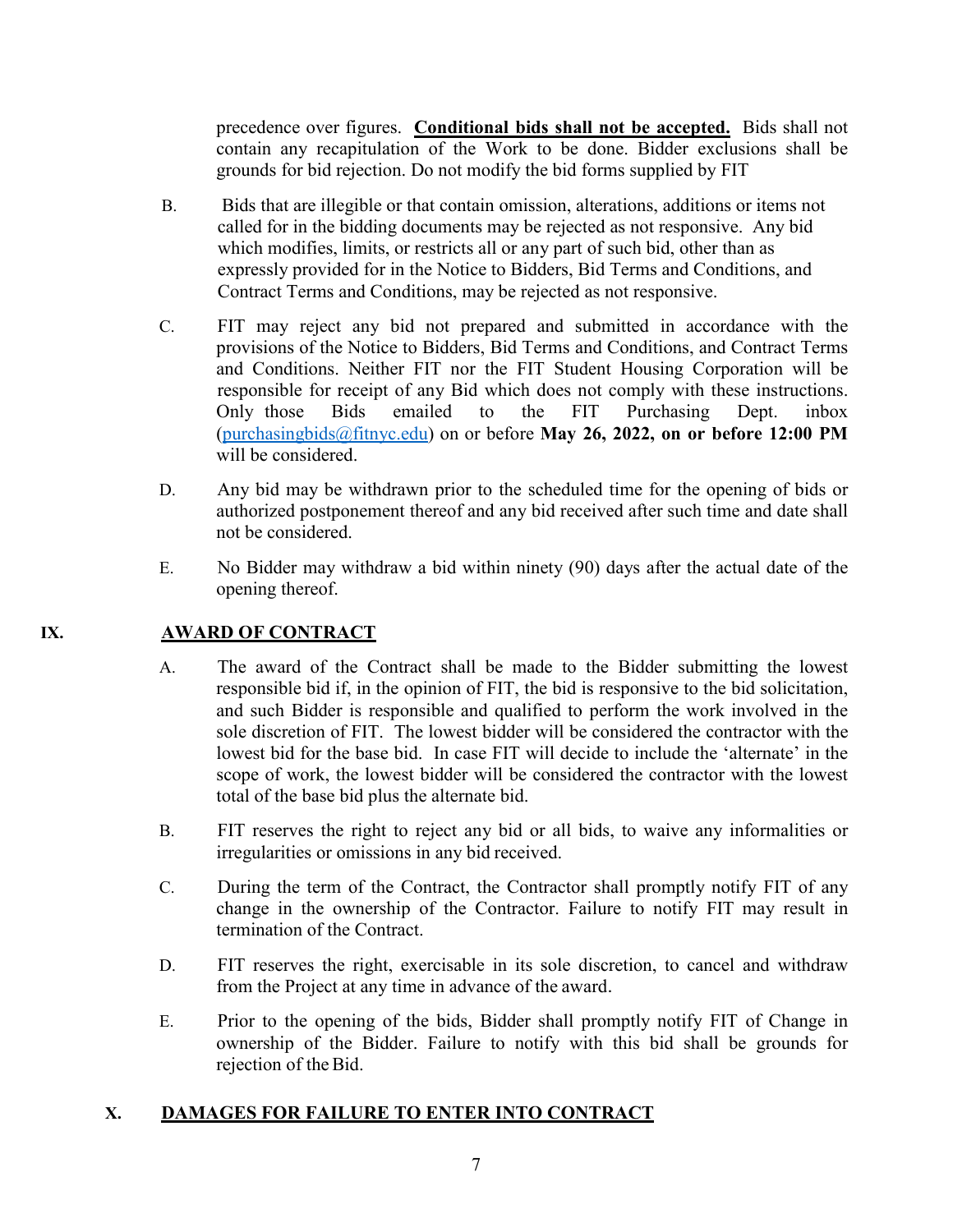The successful Bidder, upon failure or refusal to execute and deliver the Contract and bond required within ten (10) days after such Bidder has received notice of the acceptance of such bid, shall forfeit to FIT as damages for such failure or refusal, the security deposited with the Bid or the sum of the difference between the total bid of the successful Bidder and the total bid of the Bidder submitting the next lowest bid, whichever sum shall be higher.

### **XI. PREVAILING WAGE**

This contract is subject to New York State Labor Law 220, Article 8 Prevailing Wage Schedules. The Contractor shall submit with, each invoice, certified payrolls for all labor. Submission of a Certified Payroll with invoice in full compliance with labor laws is a condition of payment.

Contractor and its subcontractors shall pay at least the prevailing wage rate and pay or provided the prevailing supplements in accordance with the Labor Law.

A copy of the prevailing wage schedule, for New York County, can be found at the New York State Department of Labor website **[www.labor.ny.gov](http://www.labor.ny.gov/)**

Bidder must also comply with all applicable federal, state, and local laws rules, regulations, requirements, and codes, including but not limited to, the statues regulations, laws, rules and requirements specifically referenced in the documents annexed hereto.

### **XII. M/WBE AND SDVOB**

FIT encourages minority and women business enterprise participation in this project by contractors, subcontractors and suppliers, and all bidders are expected to cooperate with that commitment. Also, bidders are encouraged to use Service-Disabled Veteran-Owned Businesses (SDVOB). A directory of New York State Certified Minority and Women's Business Enterprises is available from: Empire State Development Corporation, Minority and Women's Business Development Division at: <http://www.esd.ny.gov/mwbe.html> to assist potential bidders in locating sources of M/WBE subcontractors and reaching these goals. SDVOBs can be readily identified on the directory of certified businesses at: [https://online.ogs.ny.gov/SDVOB/search.](https://online.ogs.ny.gov/SDVOB/search)"

# **XIII. MISCELLANEOUS**

- A. FIT reserves the right to request clarifications from bidders for purposes of assuring a full understanding of responsiveness and further reserves the right to permit revisions from all bidders who might be, in FIT's sole discretion determined to be viable bidders for contract award, prior to the award.
- B. FIT reserves the right to reject separable portions of any offer, to negotiate terms and conditions consistent with the bid, and to make an award for any or all remaining portions.
- C. FIT reserves the right to eliminate mandatory requirements unmet by all bidders.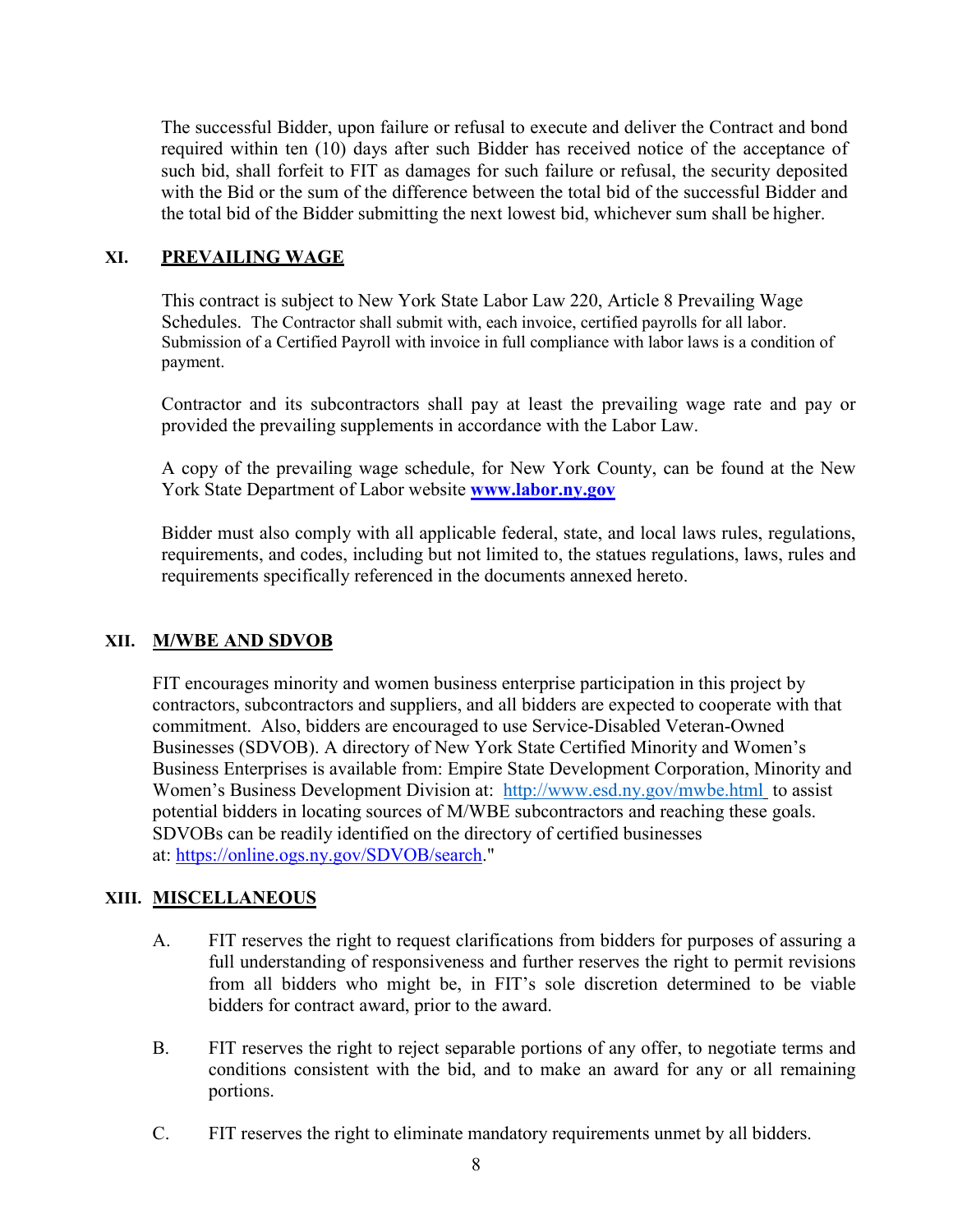- D. Any additional vendor terms which are attached or referenced with a submission shall not be considered part of the bid or proposal, but shall be deemed included for informational purposes only.
- E. Unless otherwise specifically stated in the Bid Terms and Conditions, all specifications and requirements constitute minimum requirements. All bids must meet or exceed stated specifications and requirements.
- F. FIT reserves the right to make an award to the responsive and responsible bidder whose product or service meets the terms, conditions, and specifications of the Bid and whose bid is considered to best serve FIT's interest. In determining the responsiveness and responsibility of the bidder, FIT may consider the following factors, including but not limited to: the ability, capacity, and skill of the bidder to perform as required; whether the bidder can perform promptly, or within the time specified without delay or interference; the character, integrity, reputation, judgment, experience and efficiency of the bidder; the quality of past performance by the bidder; the previous and existing compliance by the bidder with relevant laws and regulations; the sufficiency of the bidder's financial resources; the availability, quality, and adaptability of the bidder's equipment, supplies and/or services to the required use; and the ability of the bidder to provide future maintenance, service, and parts.

### **XIV. EXECUTIVE ORDERS/COVID-19**

Contractors and Subcontractor shall comply with Governor Cuomo's Executive Order 202 & 202.16, the COVID-19 Contractor Guidance for Construction Jobsites, FIT's No Damages for Delay Clause, and the Interim Guidance Letter for Contractors. In addition to the foregoing requirements, you are responsible for compliance with any additional safety directives that may be forthcoming by Executive Order between the date of issuance of this addendum the date of award.

In the event the Contractor's performance under this agreement is delayed or interfered with arising out of or connected to the COVID19 pandemic, including but not limited to worker availability, government-mandated suspension of work or any other emergency action associated with protecting the health and safety of the workforce, which leads to a site closure, delay or suspension of the work, Contractor or any subcontractors hereby acknowledge their only remedy under this agreement is to request an extension of time for the performance of the unfinished work as herein provided; under no circumstances will Contractor or any subcontractors or vendors be entitled to any increase in the subcontract price or additional compensation for any alleged costs, expenses or damages as a consequence of such delays or interference, including but not limited to: i) General Condition Costs (e.g.: site clean-up, home and field office expenses, telecommunications equipment or use , and/or supervisory costs including but not limited to Project Manager, Project Engineer, Superintendent and Foremen, etc.), ii) escalation (increases in material costs, transportation charges or any alleged wage or salary increases) or iii) any alleged inefficiencies or loss of productivity. NOTE: The above examples are not intended to be an exhaustive list of all the alleged costs, expenses or damages excluded by this clause. It is offered only as an example of some costs within each category.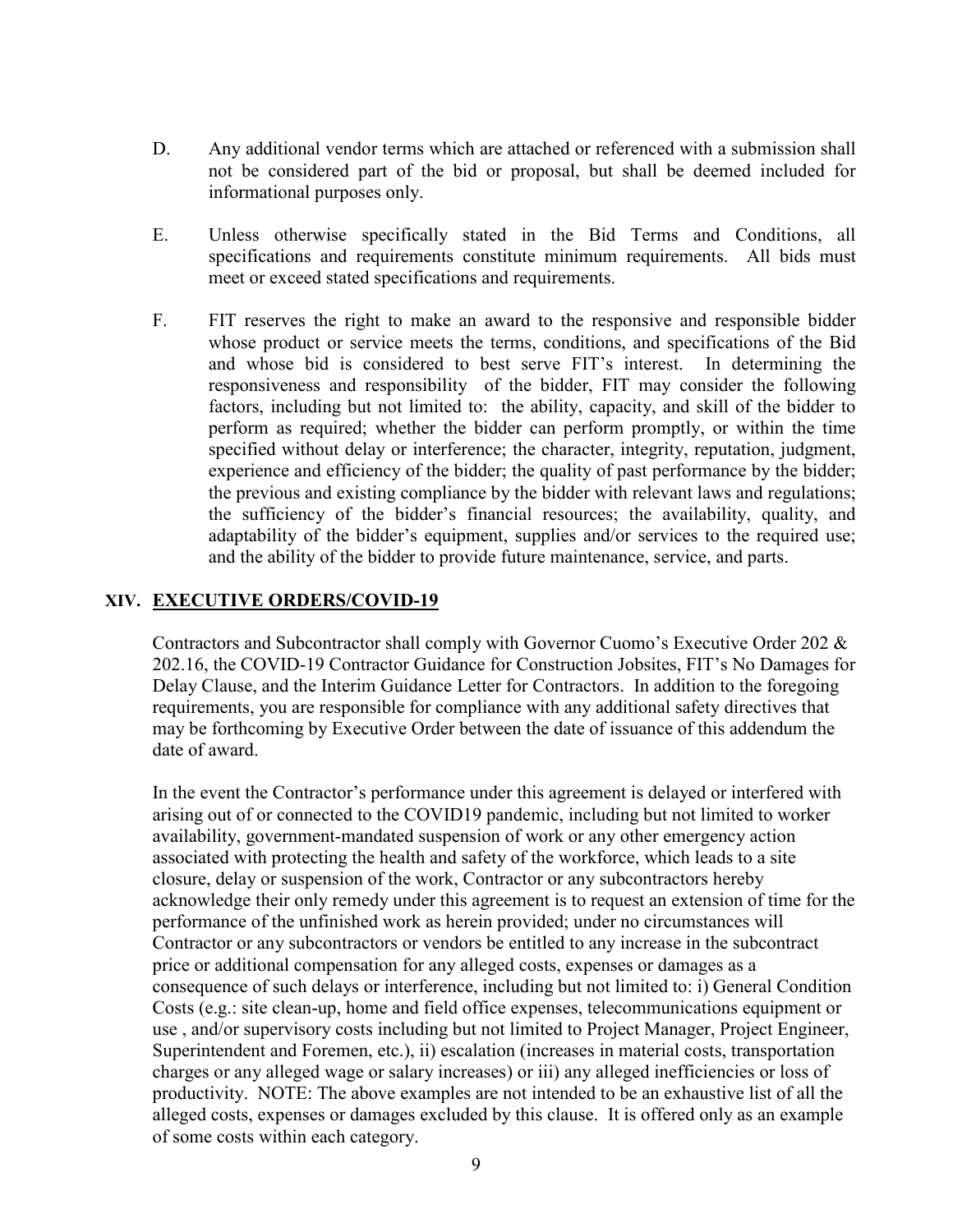Owner shall review the Contractors request for delay and, if acceptable, shall extend the time of performance by Change Order for such reasonable time as the Owner, in its sole discretion, may determine.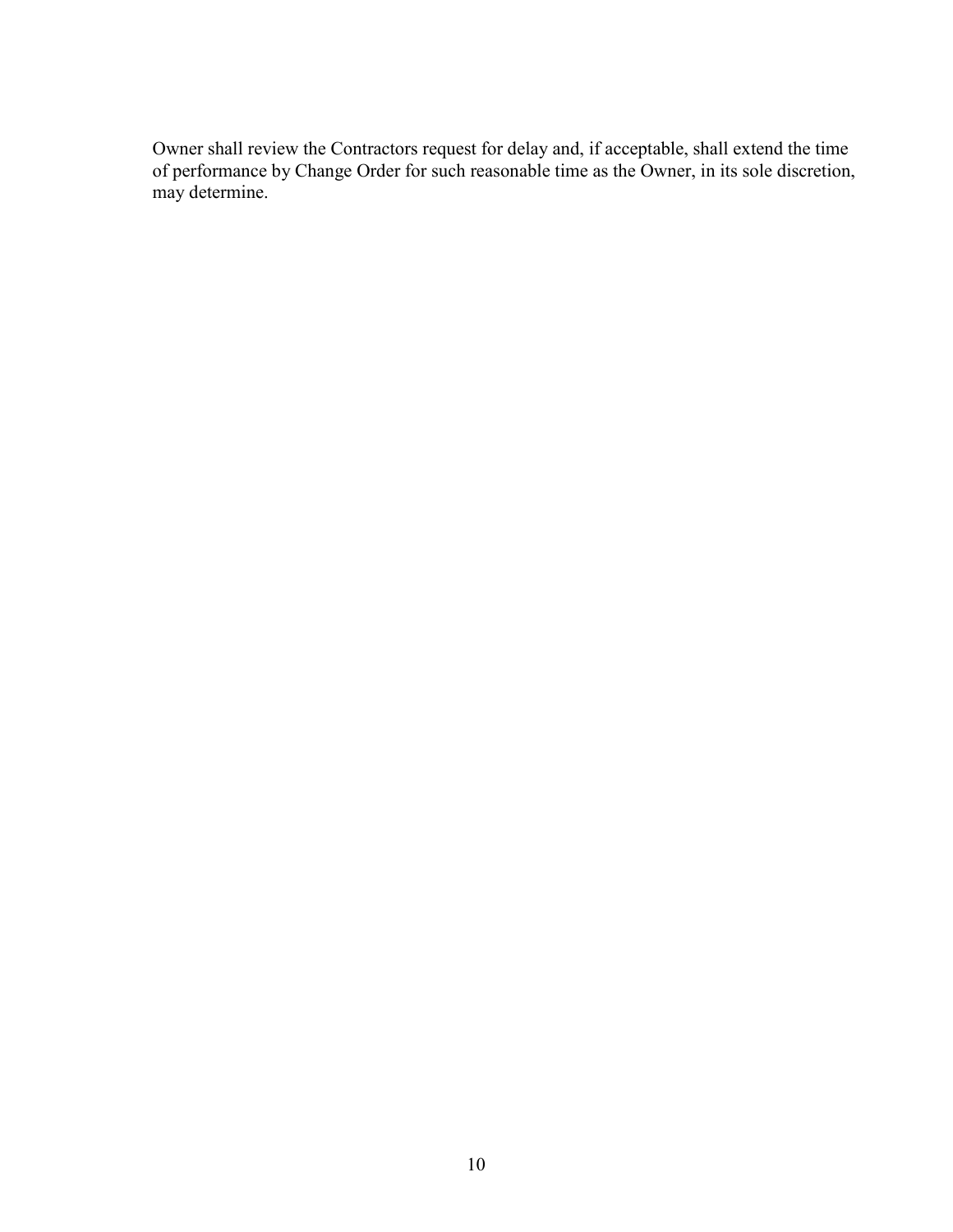# **SECTION III. CONTRACT TERMS AND CONDITIONS**

# **I. COMPLIANCE REQUIREMENTS**

All work hereunder, including but not limited to material and installations, shall be in compliance with the Contract Documents including both specifications and drawings, as well as all applicable state and local building codes (such as the New York City Building Code) and the rules, regulations of governmental agencies and utility companies having jurisdiction over the work.

The following additional notes shall be considered as part of the officially filed drawings:

*NONE*

# **THE WORK**

Unless modified by the Contract Documents, the work of each section of the specifications shall include all labor, materials, testing, tools and equipment necessary and reasonably incidental to the complete renovation of the designated project area, including associated work on other floors or in adjacent spaces related to systems serving the project area.

# **WORKMANSHIP**

All work shall be performed by persons skilled in the work. Work shall be installed true to dimension, plumb and level with neat, accurate cutting and fitting of all materials in accordance with recognized standards of workmanship.

# **ON-SITE VERIFICATION:**

**The Contractor shall verify all dimensions and site conditions prior to commencing the work. Dimensions may not be scaled from drawings. Should there be a discrepancy, Contractor is to notify FIT Facilities Director and Architect immediately for clarification.**

# **COORDINATION OF THE WORK:**

The Contractor shall be responsible for the coordination of the work and the means and methods of construction and provide FIT with the resume of Contractor's project manager ("Project Manager"). FIT's Facilities Director shall approve the Project Manager and reserves the right to request a replacement Project Manager upon reasonable notice.

# **WORK HOURS**

Regular work hours are from **7:00am to 9:00pm** unless otherwise specified in the Contract Documents. Contractor will have reasonable access to the site in order to complete the work in the given time frame. Contractor shall comply with FIT's additional work rules related to such extended access. All labor costs required to meet this deadline are the sole responsibility of the Contractor and shall be included in the contract price. FIT reserves the right to put the work on hold on three (3) occasions during the course of construction for any length of time and for any reason.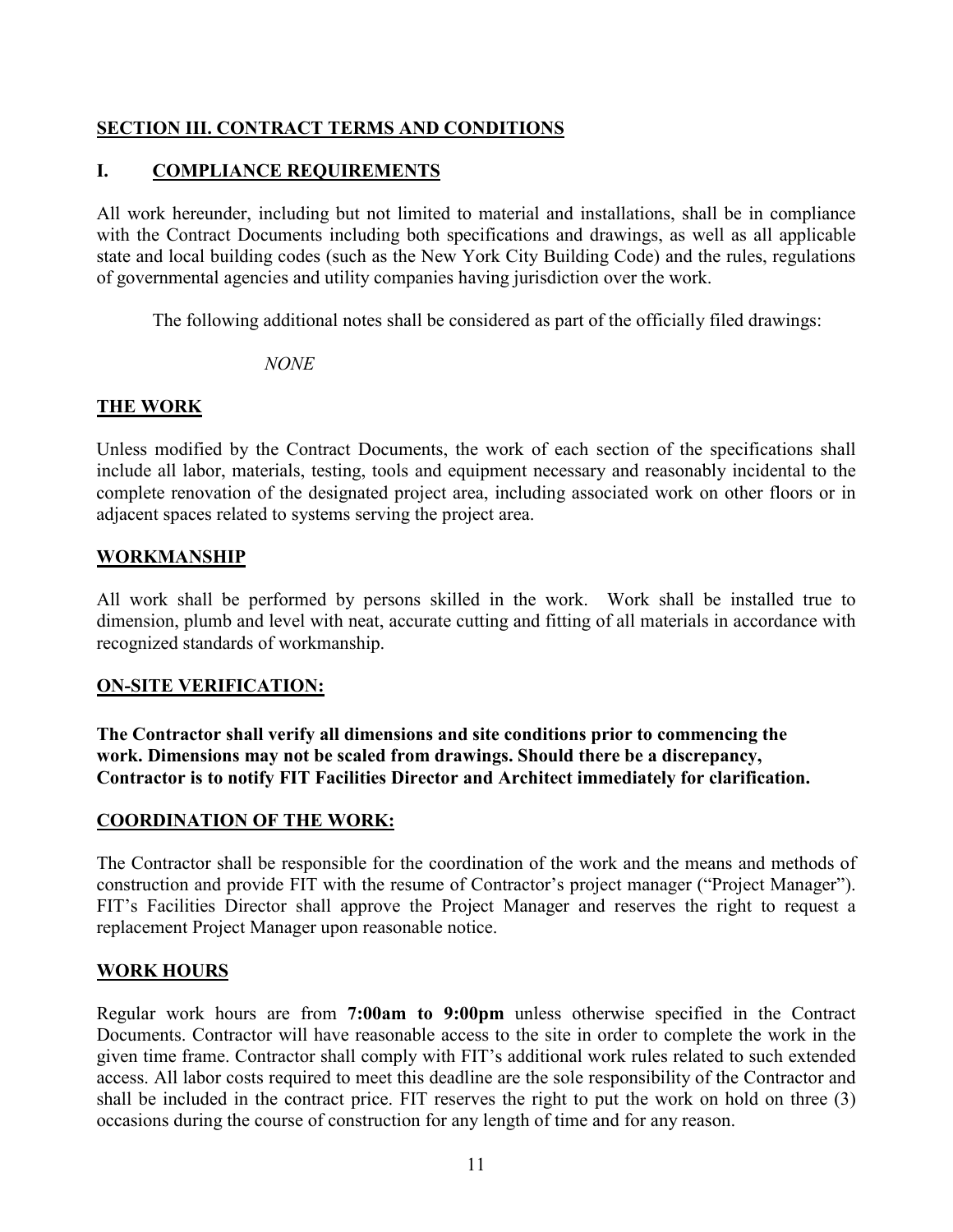# **PERFORMANCE AND PAYMENT BONDS**

Are not required for this project.

# **CONFLICTS, ERRORS AND OMISSIONS:**

- 1. The Contract Documents and typical details apply throughout the work unless noted otherwise.
- 2. In the event that certain features of the work are not fully shown on the drawings, Contractor must obtain clarification from the FIT Facilities Director and Architect through the use of an AIA Standard RFI form (copies can be obtained from the Architect) before proceeding with the work.
- 3. In the event of conflicts with the drawings and/or specifications, the Contractor must promptly notify the FIT Facilities Director and Architect. The Architect will determine which shall govern.

# **MANUFACTURER'S PRODUCTS AND FABRICATIONS:**

- 1. All manufacturers and fabricators printed warnings for handling of their products must be strictly observed.
- 2. All products and materials must be provided and installed in strict accordance with the requirements and recommendations of the manufacturer. In the event of conflict between the drawings or the specifications and the manufacturer's requirements and recommendations, Contractor must notify FIT Facilities Director and Architect to obtain clarification before proceeding with the work.
- 3. Contractor must verify all materials and manufactured items to be in conformance with applicable codes and regulations.

# **DELIVERY AND STORAGE OF MATERIALS:**

- 1. All materials shall be new and delivered to the site in original, unbroken containers.
- 2. All materials shall be inspected by the Contractor at time of delivery and Contractor shall reject material evidencing damage or other defects.
- 3. Contractor shall provide secure and environmentally compatible storage facilities for all materials in accordance with the recommendations of the manufacturer.

# **PROJECT SCHEDULE**

1. Contractor shall attend a Project Initiation Conference, prior to the commencement of work at the site. Attending this Conference on behalf of the Contractor shall be an officer of the Contractor and the Project Manager assigned to the project. He/she shall also present all submittals required by the Contract Documents, such as Insurance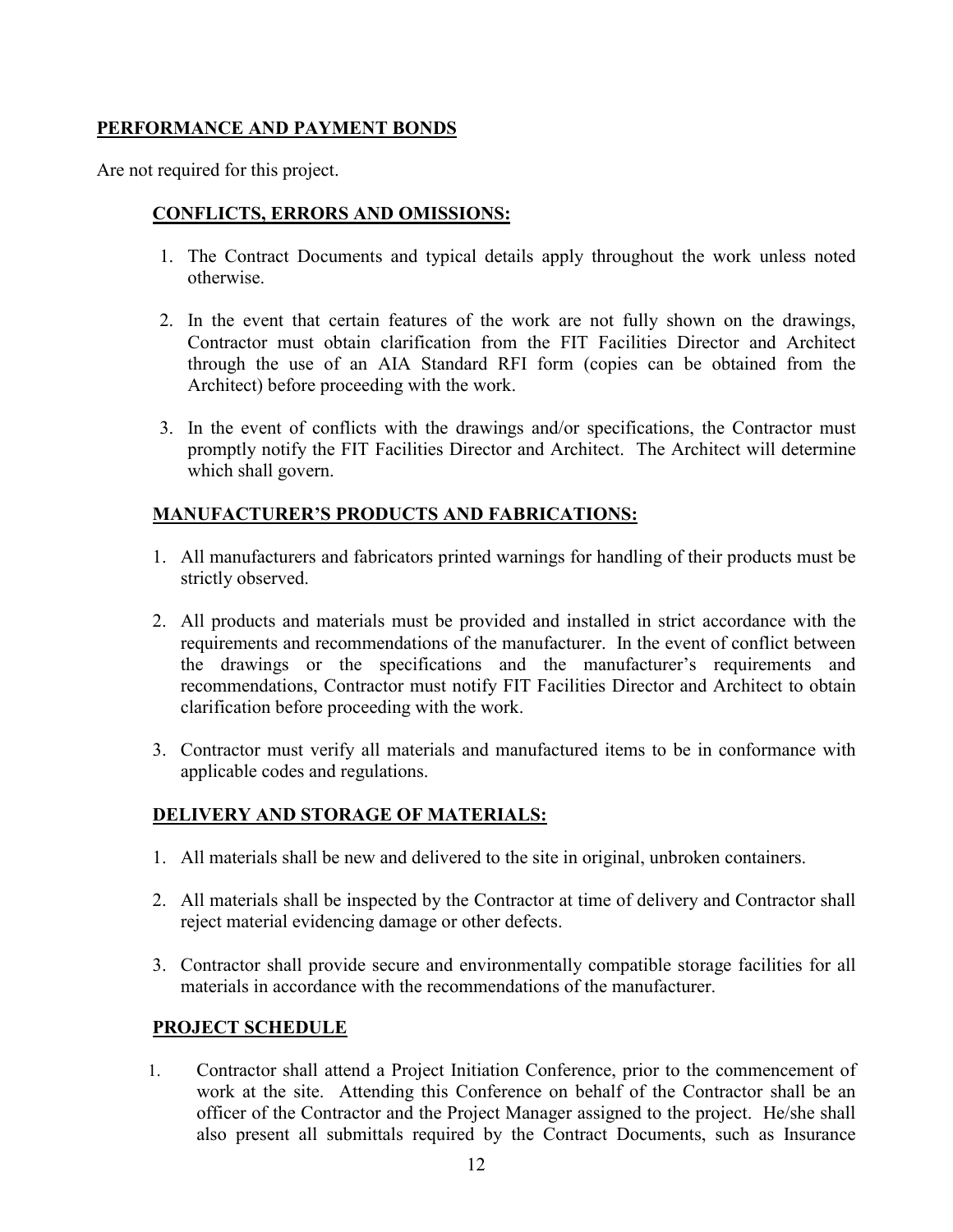Certificates, product tear sheets (not at the initial conference), copy of the General Liability insurance policy (amended to reflect required additional insureds), etc. Project access, storage locations, required crew size and other relevant issues shall also be addressed at this Conference.

- 2. Contractor shall be required to commence work of the **MARCOM Studio Upgrade Project** within five (5) working days of receipt of a Notice to Proceed from FIT. The shop drawings process and ordering need to proceed first. Work shall commence on or about **May 27, 2022**. **The project shall be Substantially Completed no later than June 31, 2022.** Contractor must be de-mobilized and leave the job site on the ending date of work period. Only close- out, administrative tasks may continue beyond the closing date. Unless otherwise specified, the work is to be performed solely between the hours of **7:00 A.M. to 9:00 P.M.,** Monday through Friday, legal and union holidays excluded. All labor costs encountered to meet this deadline are the sole responsibility of the Contractor and shall be included in the Bid Price. FIT reserves the right, at no financial liability associated with the same, to put the Project work on hold on as many as three (3) separate occasions during the course of the Project for any length of time and for any reason.
- 3. On Monday of each week during the construction period, the Contractor shall email to FIT's Facility Director (or such other individual as FIT may designate at its sole discretion) a written report outlining the work completed during the preceding week and the work planned for the upcoming week. Included will be any unforeseen or anticipated problems regarding implementation of the work, in addition to Change Order requests, submission data, etc. Daily reports **MUST** be submitted to the CM and or the Facilities Department Designee.
- 4. Job meetings will be held at the site on dates to be determined by Architect and FIT. These meetings shall be attended by an officer of the Contractor, the Project Manager, FIT's representative, and the Architect. The purpose of these meetings will be to review the status of the project, discuss any potential changes to the project scope, and resolve any problems relating to successful completion of the work.
- 5. Owner's meetings will be held weekly via zoom and in person when needed. The dates to be determined by the Architect and FIT. These meetings shall be attended by the Contractors Project Manager, FIT, and the Architect. The purpose of these meetings is to keep the Owners informed of the process and to discuss any issues relating to the successful completion of the work.

# **PAYMENT**

In accordance with, and in addition to, the payment requirements of the Contract Documents, the Contractor shall provide sufficient and appropriate documentation for all invoices to FIT including submittal of invoices for actual cost of materials, labor rates, and certified payrolls. Filing of such payrolls shall comply with the New York State Labor Law and is a condition precedent to payment. FIT reserves the right to request additional information and/or documentation at any time.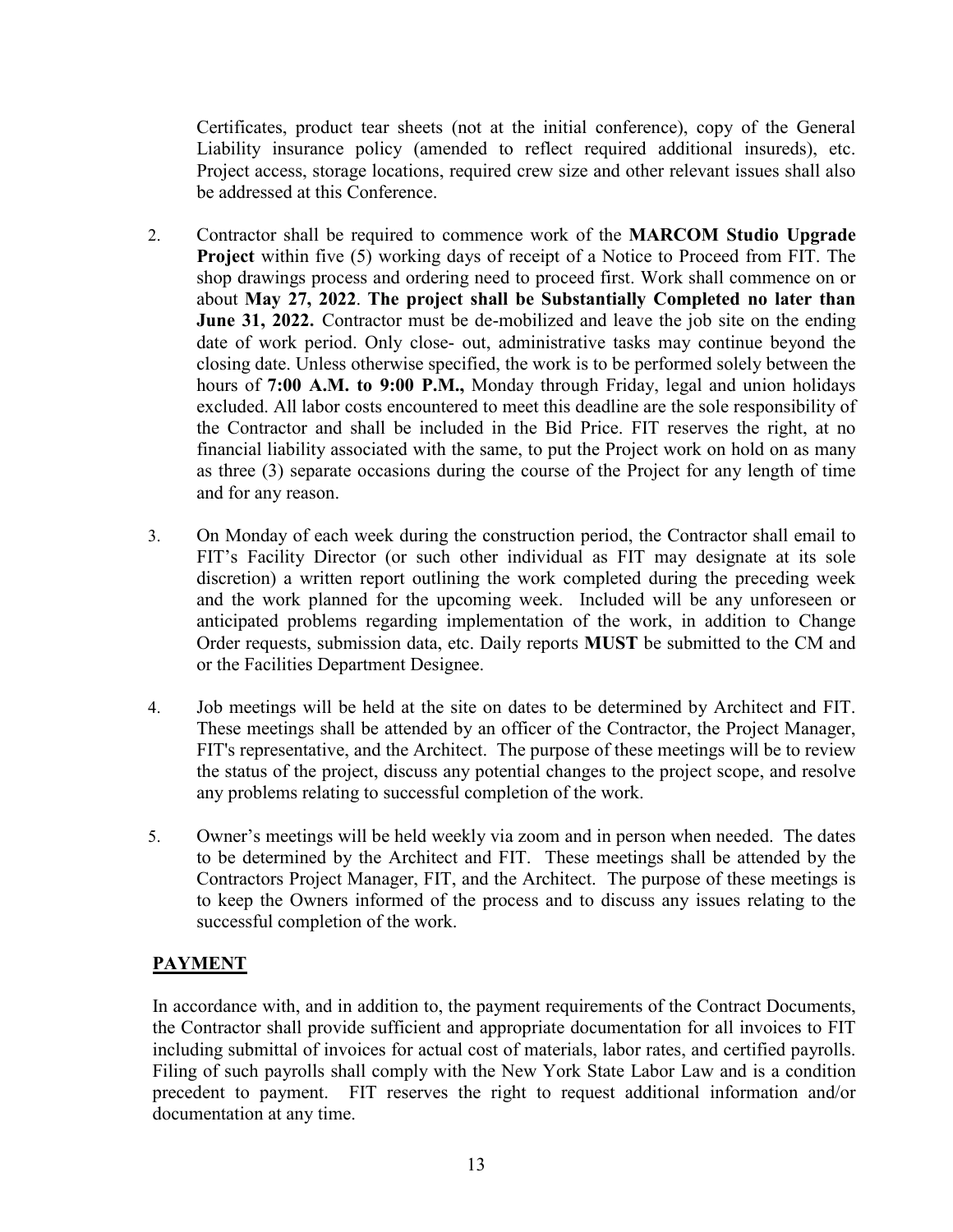Contractor is required to submit Monthly Contractor's Compliance Form (as attached in Section XII. Affirmative Action Form) with each Payment Requisition.

Contractor is required to submit a Certificate of Monthly Payment/Lien Waiver signed by each Sub-contractor with each Payment Requisition.

Contractor is required to submit Waste Management Form with each Payment Requisition.

# **LABOR HARMONY**

- A. Contractor is advised that he/she must maintain labor harmony throughout the duration of the Contract. All labor disputes, slowdowns, strikes and/or sympathy actions will be the sole responsibility of the Contractor to resolve in order to maintain harmony.
- B. All costs, delays and scheduling impacts associated with any labor dispute that arises from such action or inaction will be borne by the Contractor.
- C. Contractor will also be responsible for all costs, damages and scheduling impacts which affect and disrupt any other workers on site as well as FIT employees.
- D. It will be the Contractor's responsibility to resolve all labor disputes immediately.

Contractor is further advised that FIT has a large union presence on the campus. All work performed by the Contractor must provide the required labor harmony to perform work without labor incident or dispute which can delay, obstruct or effect the work and project schedule, or interfere with FIT's ability to operate.

# **II. GENERAL NOTES:**

In accordance with, and in addition to, the requirements of the Contract Documents:

- 1. All work listed on the construction notes and shown or implied on all drawings shall be supplied and installed by the Contractor unless otherwise noted on drawings and/or in specifications.
- 2. Contractor to determine coordination of trades.
- 3. Contractor shall verify all dimensions and conditions shown on drawings and shall notify FIT Facilities Director and Architect of any discrepancies, omissions, and/or conflicts before proceeding with the work.
- 4. Contractor must comply with the rules and regulations of agencies having jurisdiction and shall conform to all construction and safety codes, statutes and ordinances. All fees, taxes, permits and applications to be obtained through governmental agencies shall be the responsibility of the Contractor.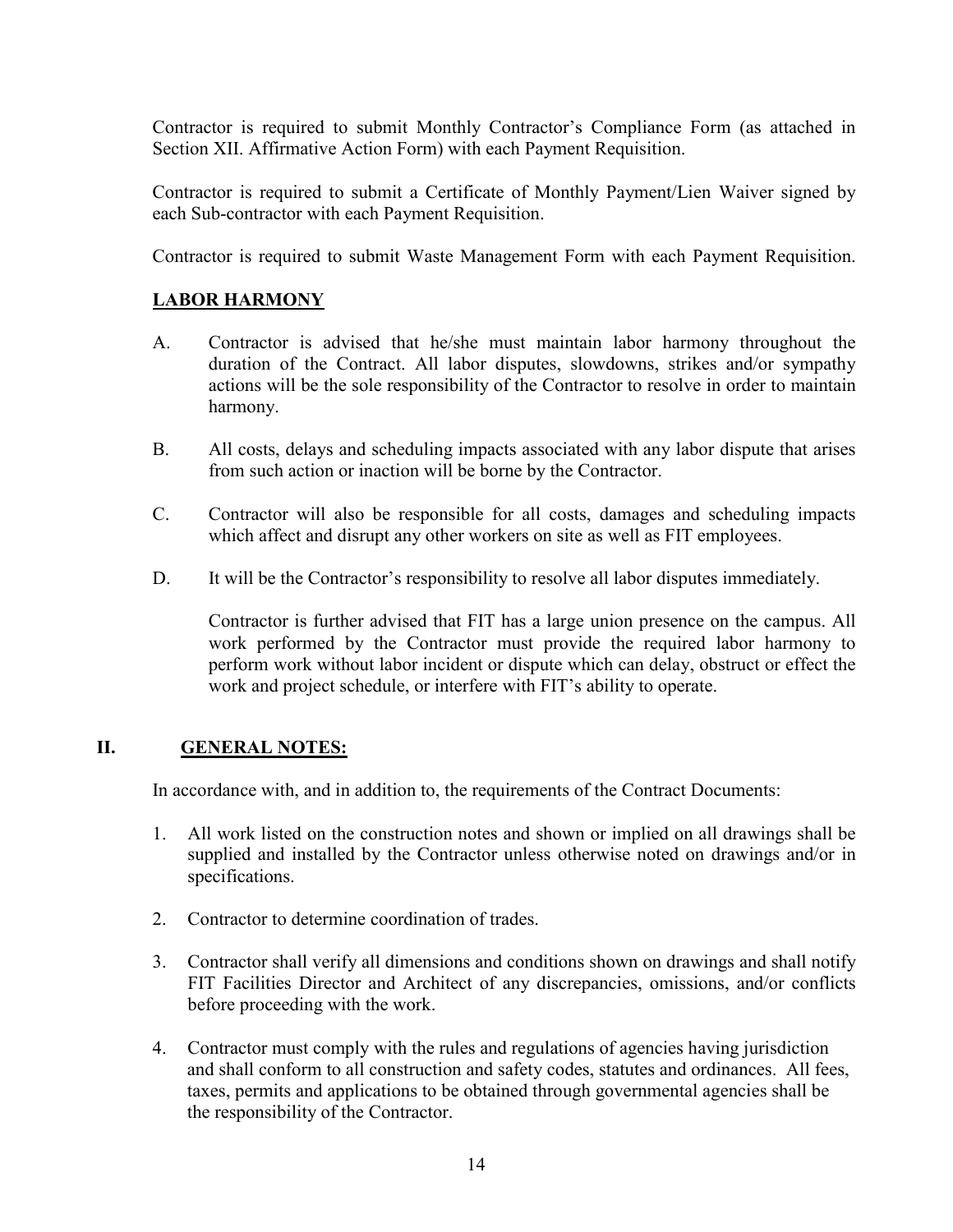- 5. Contractor shall comply with the rules and regulations of the building as to hours of availability of loading docks and elevators for the purposes of delivery, waste removal and other needs related to the work. Coordination with FIT Facilities Department is required for the handling materials, movement in and out of building, equipment and debris to avoid conflict and interference with normal building operations.
- 6. All drawings and construction notes are complementary and what is called for by any will be binding as if called for by all.
- 7. Contractor shall maintain a current and complete set of construction documents on the construction site during all phases of construction.
- 8. Do not scale drawings; dimensions shown govern. Larger scale drawings shall govern over smaller scale.
- 9. Contractor shall maintain a current and complete set of shop drawings on the construction site
- 10. Contractor shall maintain a current and complete RFI (Request for Information) log on the construction site.
- 11. Contractor shall submit for approval, prior to commencing work, a list of all subcontractors to FIT's Facilities Director, with the name, address and phone number of the principal contact of each sub-contractor. In addition, he will file with the owner the emergency numbers available for 24-hour contact.
- 12. All work shall be performed by skilled and qualified workmen in accordance with the best practices of the trades involved and in compliance with building regulations and/or governmental laws, statutes or ordinances.
- 13. All materials shall be new, unused and of professional quality, unless otherwise noted, installed as per manufacturer's recommendations and instructions.
- 14. For purposes of the Specifications and Drawings sections in the Contract, the use of the words "Supplied By" or "Provided" in connection with any item specified is intended to mean that such item shall be furnished, installed and connected where so required.
- 15. All approvals of submittals shall be for design intent only. Contractor shall be responsible for quantities, dimensions and compliance with Contract Documents and for information pertaining to fabrication processes or techniques of first class construction and for coordination with other trades.
- 16. All work shall be erected and installed plumb, level, square, true and in proper alignment.
- 17. Contractor shall be responsible for cutting, patching and restoration required for this work.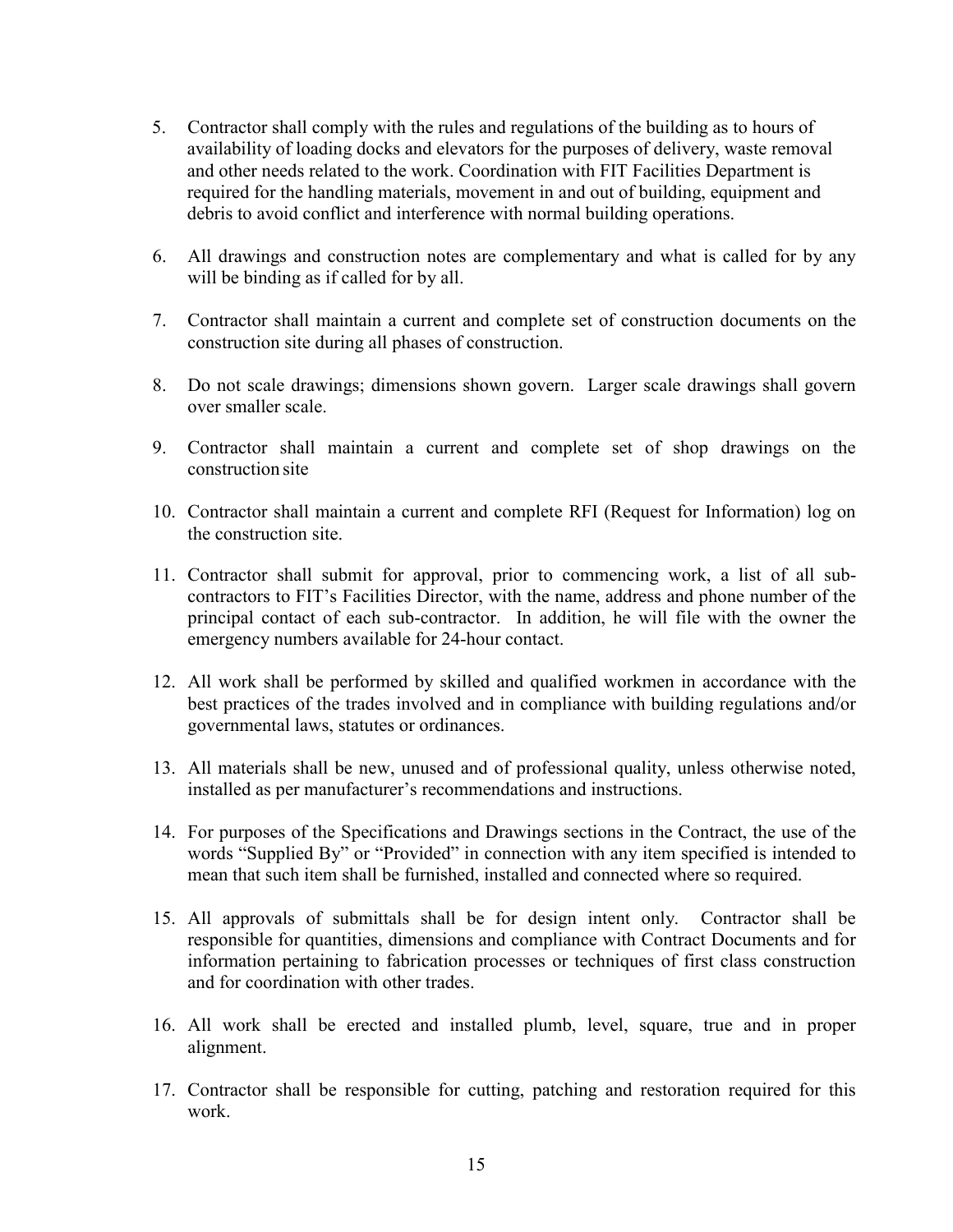- 18. If, during the course of construction, Contractor believes materials that might contain asbestos may be disturbed during performance of the work, Contractor shall immediately notify FIT of the area(s) of concern and stop work if that area would be disturbed by the continuing work.
- 19. All correspondence to FIT shall be directed to the attention of the FIT Facilities Director with a copy of the same forwarded to the Architect.
- 20. Contractor shall at all times keep the premises free of accumulation of waste materials and rubbish; premises to be broom swept clean daily. At the completion of the work, Contractor shall leave the job site free of construction debris and materials, and "broom clean" including thorough cleaning of toilets, bathrooms, electrical closets, stairwells, and all areas of work or staging, etc.
- 21. Contractor shall provide all necessary protection against dirt and damage within the premises, as well as public areas, and shall be responsible for keeping these areas clean and free of materials at all times.
- 22. Contractor shall verify location of existing utilities and coordinate with location shown on drawings.
- 23. During construction, security and fire exit doors must remain unobstructed at all times.
- 24. Contractor shall take every precaution to properly protect all existing construction to remain. Contractor shall be responsible for all damaged areas to be returned to original condition.
- 25. Contractor shall schedule construction, in such a manner so as not to disturb areas outside of the area under construction during normal operating hours. The Contractor shall coordinate with FIT Facilities Director minimum of 24 hours prior to any disruption of services to those areas not under construction even if such a disruption occurs during or after normal operating hours.
- 26. Contractor shall staff the project with a Project Manager with at least 5 years' experienced in this type of project scope, with similar complexity and schedule requirements.
- 27. The acceptance of shop drawings containing deviations not specifically brought to the attention of FIT, or containing errors or omissions of any sort, shall not relieve Contractor of the responsibility for executing the Work in accordance with the Contract Documents and Contract Terms and Condition.

### **III. DEMOLITION NOTES**

In accordance with, and in addition to, the requirements of the Contract Documents. It shall be Contractor's responsibility to perform the following: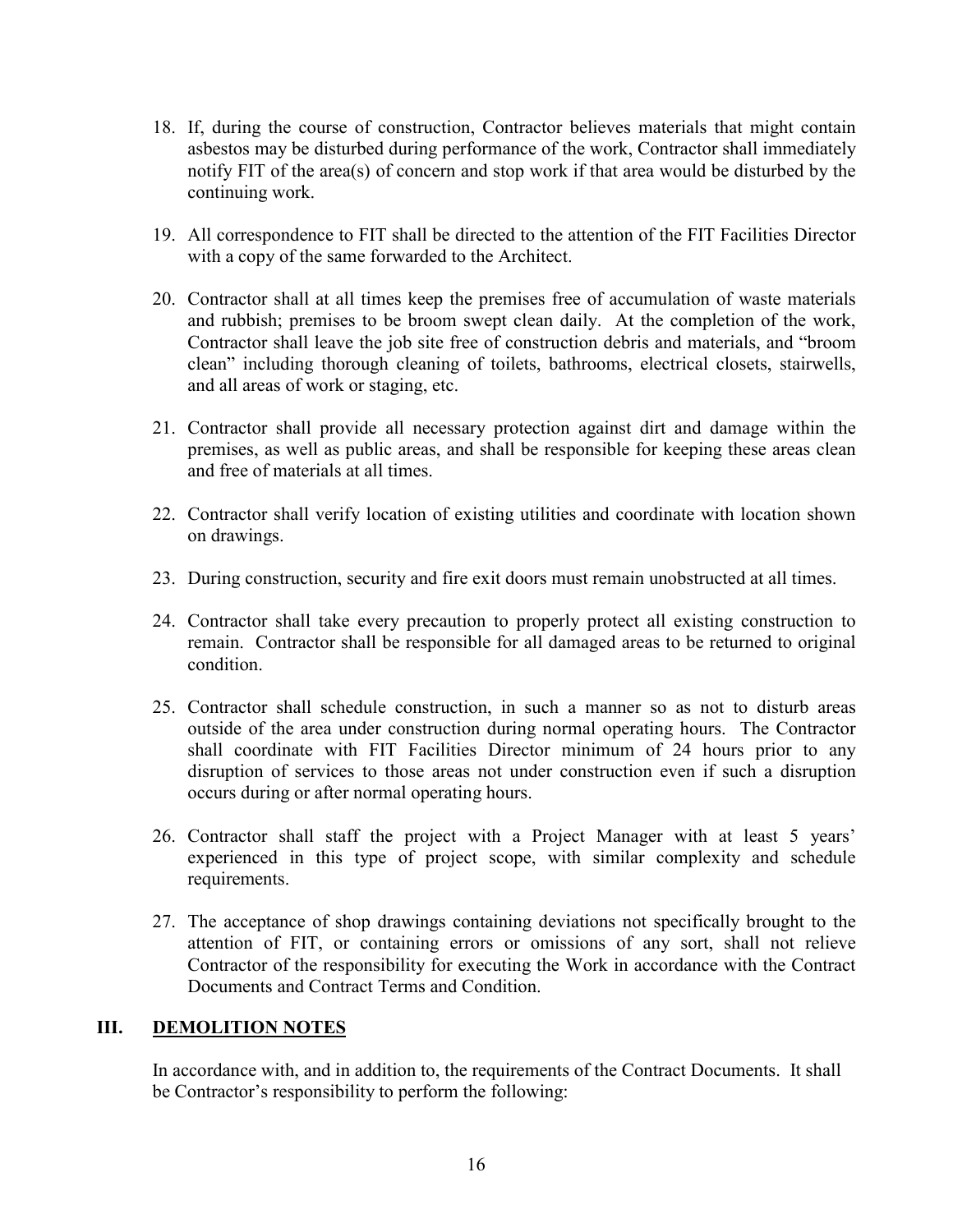- 1. Prior to commencement of selective removals and demolition work, inspect the areas in which the work will be performed.
- 2. Any asbestos contaminated material will be removed by FIT's certified asbestos abatement contractor prior to the work of this contract.

### **3. Mold on backside of sheetrock in chase to be removed by FIT on-call abatement contractor.**

- 4. Provide temporary barricades and other forms of protection required to protect all FIT personnel, inclusive of its faculty, staff and students as well as the general public from injury due to selective removals and demolition work.
- 5. Remove and dispose of exposed bolts, supports, brackets, cleats, grounds, and other items, that are no longer required for the purpose for which they were originally installed.
- 6. Where existing work is required to be removed and replaced but found to be defective in any way, it shall be reported to the FIT Facilities Director and Architect before it is disturbed.
- 7. All existing work damaged or lost as a result of performing the required new work, shall be patched, repaired or replaced with new, and finished to match the existing work, or as the individual case requires at the Contractor's expense.
- 8. Perform cutting, drilling and removals in a manner which will prevent damage to construction which is to remain.
- 9. Promptly repair any and all damages to all property and finishes caused by the removals and demolition work; to FIT's satisfaction and at no extra cost to FIT.
- 10. Cut, patch, paint and finish existing walls, ceiling and/or floor disturbed to match existing.
- 11. Perform patching around items penetrating existing construction in a manner that will maintain the water and fire resistive capability of existing construction. Should either of these be compromised, it is the responsibility of the Contractor to repair prior to completion.
- 12. Remove debris, rubbish and other materials resulting from the removals and demolitions from the building immediately; transport and legally dispose of materials off-site. Disposal method shall be in accordance with city, state and federal statues regulations, and ordinances.
- 13. Work of this section shall conform to all requirements of the New York City Building Code and all applicable regulations and guidelines of all governmental authorities having jurisdiction, including, but not limited to, Safety, Health and Anti-Pollution regulations.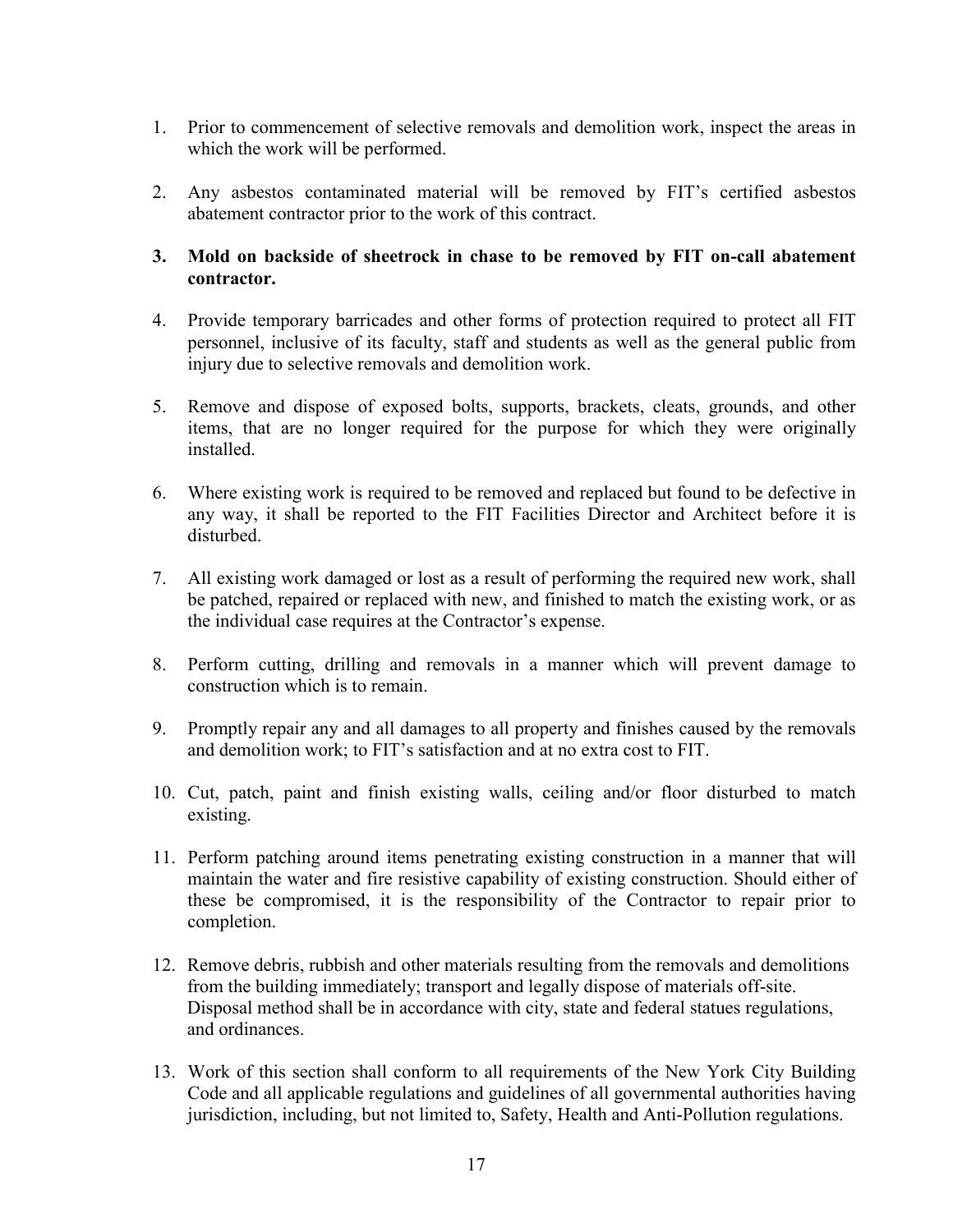14. Work is to conform to OSHA requirements.

### **IV. ADDITIONAL CONTRACTOR'S RESPONSIBILITIES**

In accordance with, and in addition to, the requirements of the Contract Documents:

- 1. Contractor shall coordinate all work with FIT Facilities Department and Director.
- 2. Contractor to provide daily crew manpower log/count to FIT.
- 3. Contractor shall perform work in a neat workmanlike manner in accordance with accepted industry standards**.**
- 4. FIT Facilities Department shall notify Contractor before commencing work which floors are accessible by Contractor.
- 5. Contractor shall mask all signs, window frames, door frames, etc. when painting around them.
- 6. Contractor shall use Benjamin Moore, Regal Paint, or approved equal.
- 7. Employee Identification and Building Access: All Managers and their crew must wear at all times company identification. All Managers and their crew must sign in and out, upon entering and leaving the facility, at the FIT front security desk.
- 8. After Bid opening, FIT will evaluate and review submissions and notify the lowest Bidder, who is deemed most responsive and responsible. Within five (5) business days of such written notification, such Bidder shall submit the following information. Failure to comply with these requirements in whole or part shall constitute grounds for rejection of the Bid. FIT reserves the right to determine whether a Bidder has substantially met these requirements and to ask for additional information. Documentation of the following:
	- a. Health and safety training program and procedures for employees and onsite EHS Coordinator.
	- b. Copies of current licenses and certifications applicable to the Work, including but not limited to licenses issued by the Fire Department of New York, Department of Buildings of the City of New York, must be provided to FIT Facilities.
- 9. Contractor shall complete the attached Outline for Preparing Work-Specific Environment, Health and Safety Plan ("EHS Plan") which will be reviewed and approved by FIT's EHS Compliance Director prior to commencement of work. Contractor shall include the costs of completing the EHS Plan in the Bid price. Proof of the 10 Hour OSHA Outreach Training Program for Construction certificate will be required.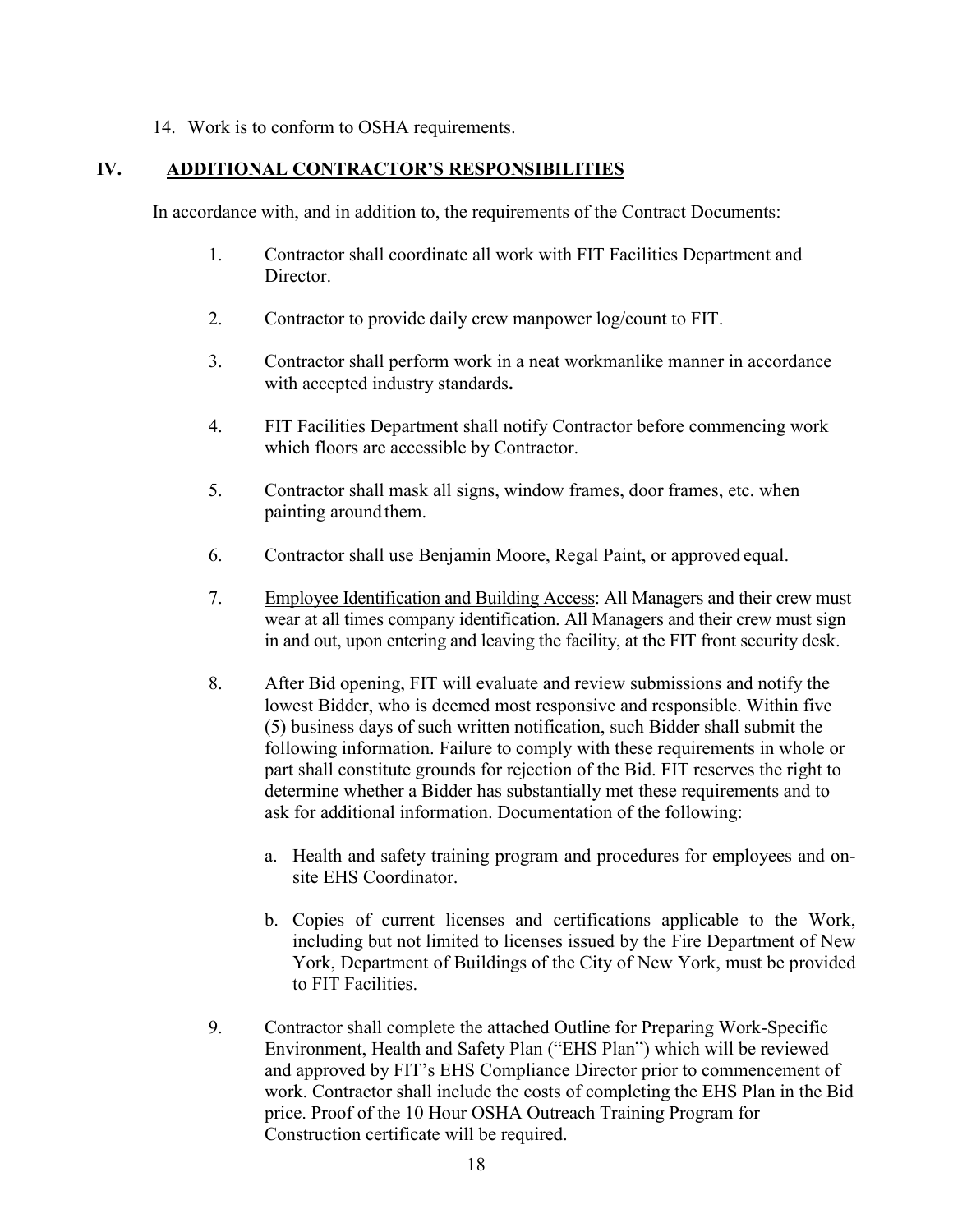- 10. Contractor shall provide as described in the FIT Safety EHS Plan, legible copies of SDS sheets and estimates of anticipated amounts of chemicals Contractor intends to store on site to the FIT's Director of EHS Compliance for review and approval at least ten (10) days before Contractor allows on-site storage.
- 11. Contractor shall ensure that legible copies of all SDS are available at the location of chemical storage and available for review at all times. Contractor shall take all necessary precautions necessary to prevent vapors, fumes, or dust from leaving the work area. This includes but is not limited to the construction of negatively ventilated containments as controls.
- 12. Contractor shall provide as described in the FIT Safety EHS Plan a written statement of the types of project waste disposed, including the amounts and the name of the waste disposal facility for each type of waste disposed. Contractor shall provide the statement with each Payment Application. Contractor shall provide a separate copy of the statement to FIT's Director of EHS Compliance.
- 13. Contractor may not store Hazardous Waste on site at any time. Contractor may not generate or accumulate Hazardous Waste on site without the written approval of FIT's Director of EHS Compliance. Contractor shall obtain FIT's Director of EHS Compliance approval at least ten (10) days before the Contractor generates or accumulates Hazardous Waste on site beginning with demolition work.
- 14. Off-site shipments of Universal or Hazardous Waste. The Contractor may not allow the off-site removal of Universal or Hazardous Waste without the written approval of the FIT Director of EHS Compliance. Contractor will ensure that the FIT Director of EHS Compliance alone signs any shipping papers for the off-site removal of Universal or Hazardous Waste.
- 15. Contractor's personnel must report daily to the FIT Security area in the Lobby of the Feldman Center before entering FIT's site. All Contractor's personnel must obtain temporary FIT identification that shall be displayed at all times while on the FIT site. While on FIT property, all Contractor's personnel shall be subject to all FIT campus policies and procedures, including, but not limited to, prohibitions related to tobacco, drug, and alcohol use, and policies and procedures regarding appropriate and civil conduct. Contractor's personnel shall not fraternize with FIT students and employees beyond what is necessary to complete their work or any assigned Projects. FIT policies may be found at [https://www.fitnyc.edu/policies/.](https://www.fitnyc.edu/policies/) FIT reserves the right, in its sole determination, to eject from the campus, any Contractor personnel violating such policies, in addition to any other rights and remedies.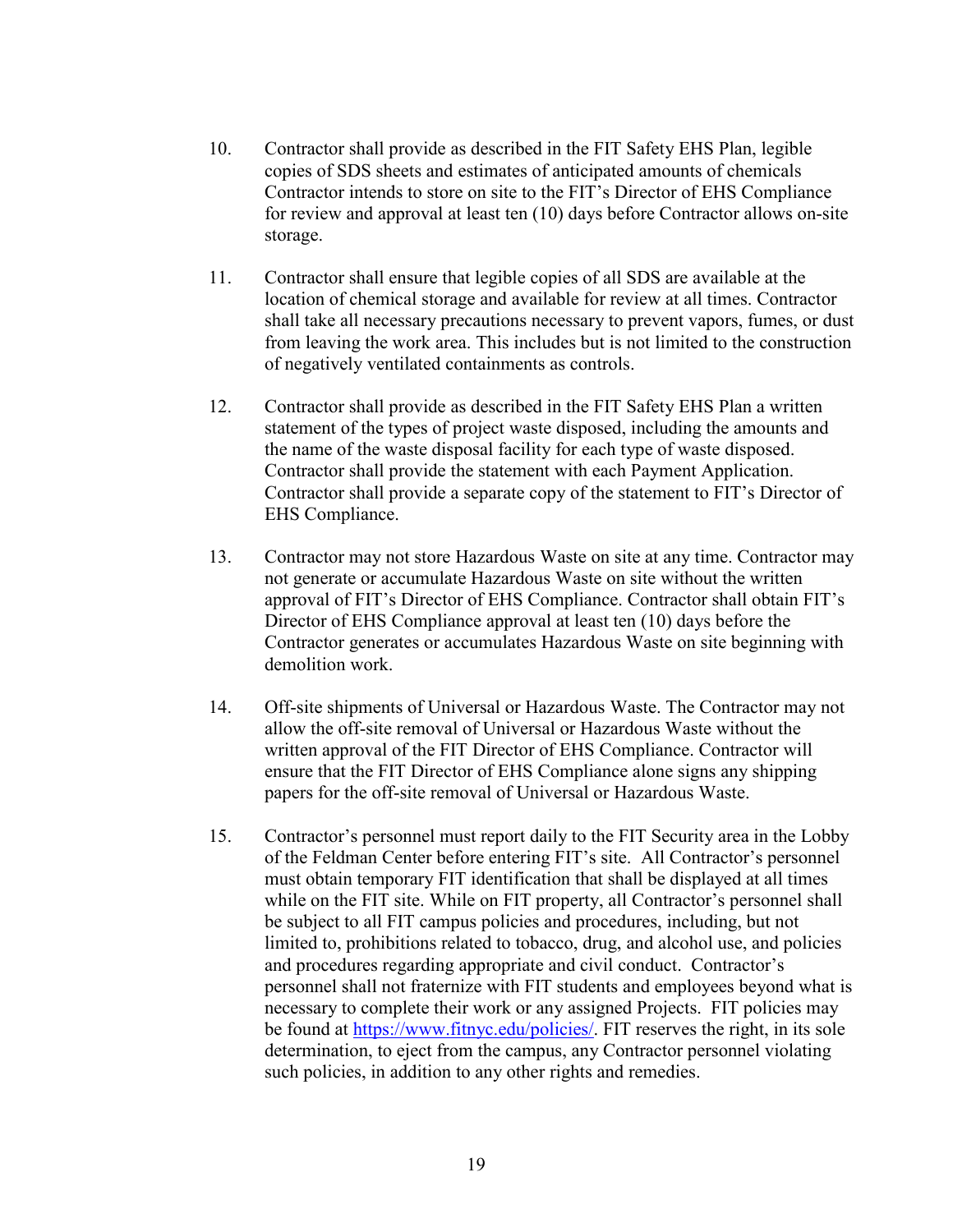# **V. PERMITS**

Contractor shall be responsible for obtaining all required Permits and paying all costs and fees associated therewith. New York City Department of Buildings (DOB) Work Permit if required for this project. Contractor will also be required to perform the following functions as it relates to thisproject:

- A. Contractor shall submit to FIT and Architect/Engineer appropriate Workman's Compensation and New York State Disability insurance certificates for use in securing the required Work Permits to be posted at the site. The Contractor shall provide FIT's Facility Director with the appropriate insurance tracking numbers assigned to their firm by the NYC Department of Buildings.
- B. The Contractor shall submit to FIT and Architect/Engineer a copy of all Licenses as issued by the NYC Department of Buildings.
- C. Permits for the work shall be posted by the Contractor in a conspicuous location at the site at all times. No work shall begin until the necessary DOB work permits have been obtained by the Contractor.
- D. The Contractor shall be responsible for obtaining any other governmental permits and approvals required to undertake the work, and shall pay any and all fees associated therewith, including but not limited to fees to the MTA for setting up a crane.

# **VI. PROJECT MANAGER**

- 1. The Contractor shall provide the services of an experienced Project Manager, who shall be in continual responsible charge of the work and shall have a valid Certificate of Fitness by the New York City Department of Buildings.
- 2. The Project Manager shall be on site at all times, shall speak fluent English, shall maintain on the site a complete set of these specifications (including any addenda and/or change orders, as well as all project drawings and all applicable manufacturers' instruction sheets), and shall have full authorization to make all field changes as directed by FIT's Facility Director and Architect.
- 3. The Project Manager shall be required to maintain a daily log at the site indicating the following:

-the date

-the number of workers at the site on said date

-the specific portions and locations of the Work completed on said date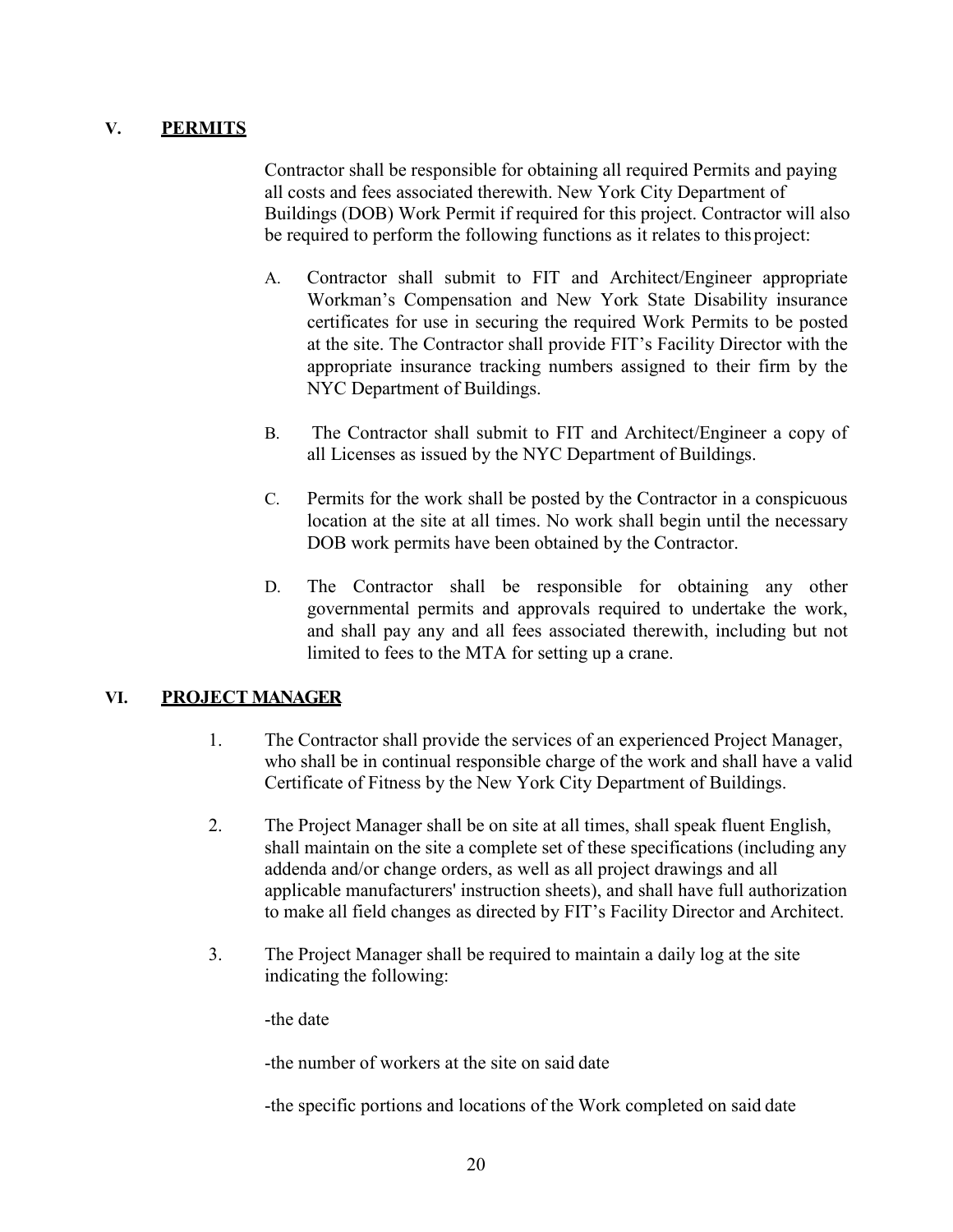- 4. The Project Manager (or another authorized representative of the Contractor) shall telephone FIT's Facility Director at least once daily throughout the construction period, to report on the day's activities and the work planned for the following day.
- 5. The name of the Project Manager shall be submitted to FIT's Facility Director prior to initiation of the project. This Manager shall remain in charge of the project for its entire length, at FIT's discretion, unless said Manager no longer remains in the employ of the Contractor. In such case, a capable and experienced replacement shall be immediately assigned subject to approval by FIT's Facilities Director.
- 6. No telephone service is available at the site for use by the Contractor; therefore, the Contractor shall equip the Project Manager with a cellular telephone at the site for the duration of the Project. The Contractor shall provide FIT and Architect with the appropriate contact numbers at the initiation of the Project.

# **VII. SUBMISSIONS AND SUBSTITUTIONS**

- 1. All submissions called for in the Contract Documents shall be submitted at least twenty (20) working days prior to proposed initiation of any related work.
- 2. FIT and FIT's Architect will review and accept or take other appropriate action regarding Contractor submittals such as Shop Drawings, Product Data and Samples, but only for the limited purpose of checking for conformance with information given and the design concept expressed in the Contract Documents. FIT's review of all shop drawings submitted by the Contractor shall be for concept only and does not remove the Contractor's responsibility for insuring that all specific details of the installation shall be performed in such a way so as to achieve satisfactory results. Acceptance by FIT and the Architect of Contractor submittals does not relieve the Contractor from responsibility for errors which may exist in the submitted data.
- 3. Where the phrase "or approved equal" or "equal as approved by FIT" occurs in the Contract Documents, the Contractor may not assume that the materials, equipment, or methods will be approved as equal unless the item has been specifically approved by FIT and the Architect.
- 4. Any proposed substitute products or procedures are to be submitted to FIT's assigned Architect/Engineer for prior approval with any proposed price adjustments to the contract within 14 days of the signing of the agreement between FIT and the Contractor, so that FIT and the Architect are permitted adequate time for review.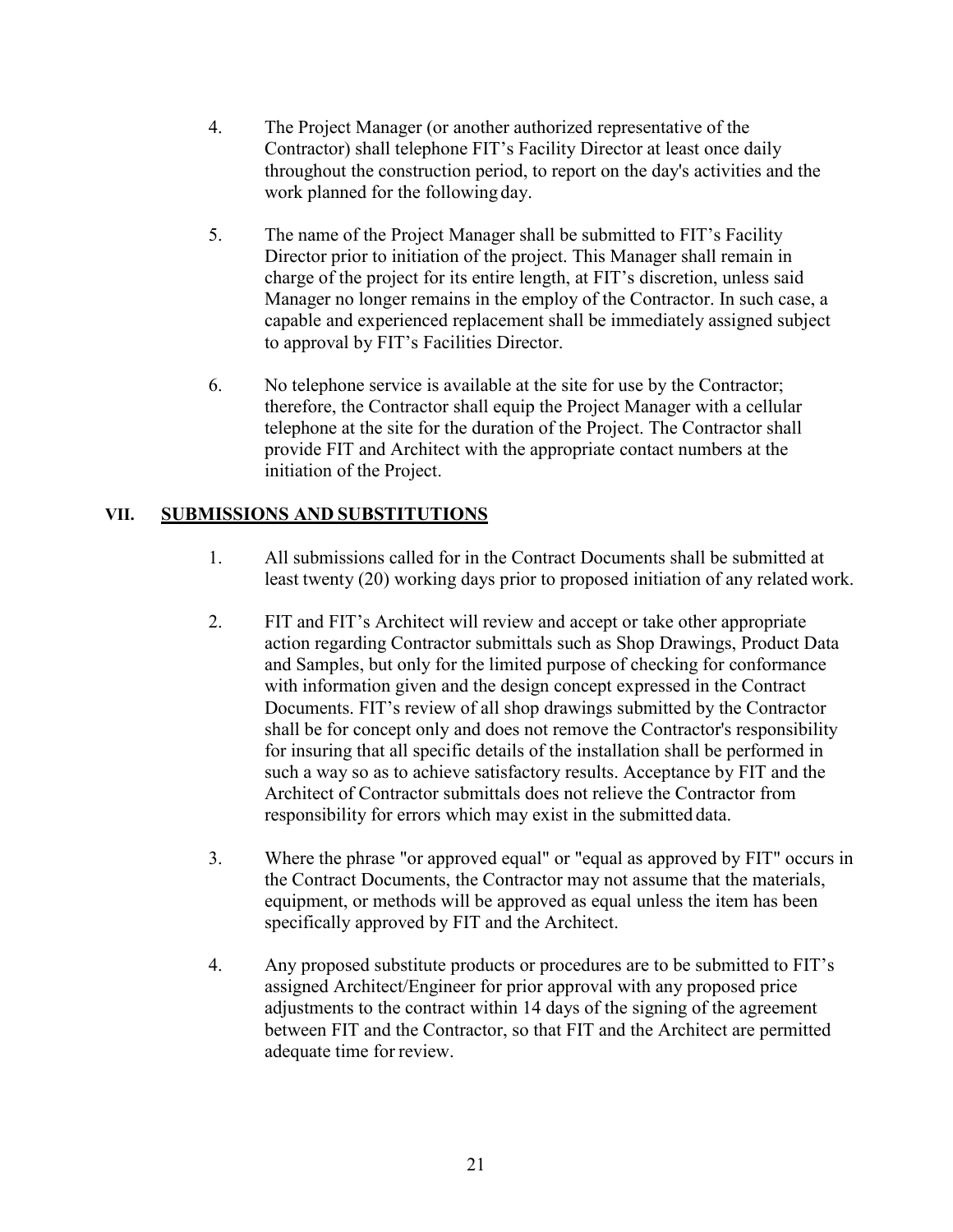# **VIII. PROGRESS PAYMENTS**

- 1. All submissions called for in the Contract Documents shall be submitted at least twenty (20) working days prior to proposed initiation of any related work.
- 2. Progress payments will be made to the Contractor based solely on actual work completed. Furthermore, payment will not be made for the purchase of materials, nor for their transfer onto the site, nor for any costs associated with mobilization.
- 3. Payment requests shall be submitted to FIT's Facilities Director on AIA Documents G702 and G703.
- 4. Payments will be authorized based upon FIT's field visits and review of work. All FIT's decisions regarding progress payments shall be final.
- 5. The values quoted on the bid form shall constitute the Schedule of Values for AIA Document G703. Additional breakdown of the bid form shall be provided on the Schedule of Values and will be used for progress payments.
- 6. No progress payments will be processed without submission by the Contractor of properly executed Affidavit of Payment and Release of Liens (AIA Documents G706 and G706A or equivalent forms as may be requested by FIT), up-to-date weekly written reports and timeline in bar chart form, and all submittals, certificates, permits, etc. required pursuant to the terms of the contract.
- 7. A 10% retainage shall be deducted from all progress payments made by FIT.
- 8. Payment requests shall be submitted to FIT not more than once per month.
- 9. Contractor shall provide sufficient and appropriate documentation for all invoices to FIT including submittal of invoices for actual cost of materials, labor rates and certified payrolls. Filing of such payrolls shall comply with the Labor Law and is a condition precedent to payment. FIT reserves the right to request additional information at any time. Contractor required to submit Monthly Contractor's Compliance Form with each Payment Requisition.
- 10. Contractor required to submit a Certificate of Monthly Payment signed by each Sub- contractor with each Payment Requisition.
- 11. Contractor shall be required to submit a detailed Trade Payment Breakdown.

# **IX. SITE VISITS BY ARCHITECT/ENGINEER**

1. Failure by Architect/Engineer to detect and/or notify the Contractor of any aspect of the Contractor's actions or materials that are not in conformance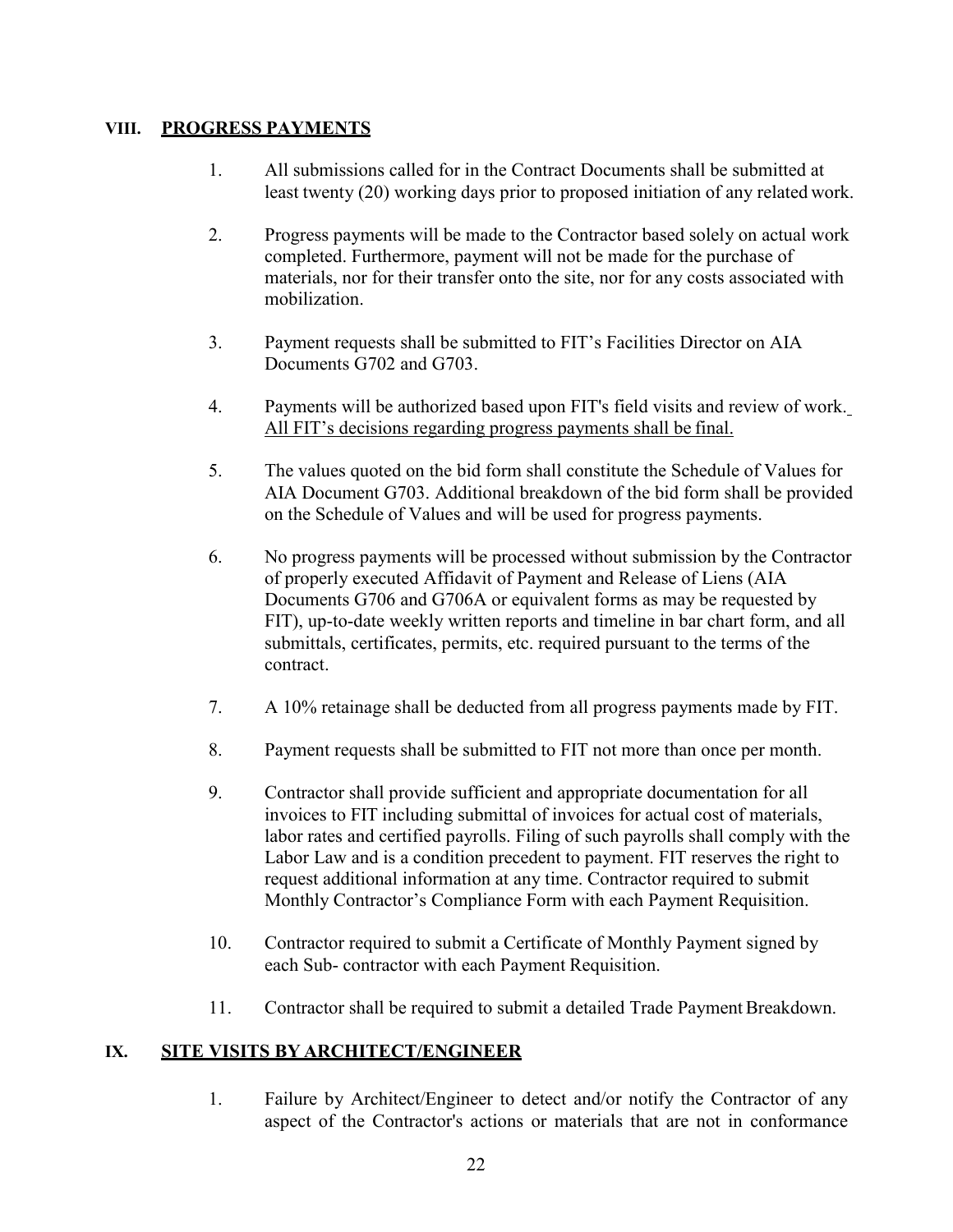with the Contract Documents shall not remove the Contractor's responsibility to adhere to the Contract Documents in all instances, including but not limited to the Contractor's responsibility to expeditiously correct and/or replace all defective work.

- 2. Architect/Engineer will be the final judge as to whether the work is satisfactorily performed, and shall have the authority to order that any work deemed unacceptable or not in conformance with the Contract Documents be redone by the Contractor at no cost to FIT.
- 3. Architect/Engineer shall have no responsibility for the presence, discovery, identification, handling, removal or disposal of, or exposure of persons to hazardous materials in any form at the Project site.

# **X. CHANGE ORDERS**

- 1. FIT may order changes in the work of any quantity and without invalidating the Agreement so long as the Contract Sum and/or Contract Time of Completion are adjusted accordingly. All such changes in the work shall be authorized by written Change Order. All Change Orders shall be reviewed by Architect and authorized by a representative of FIT.
- 2. No work shall be performed by the Contractor unless it is specifically included in the Contract Scope of Work or authorized in advance by a bulletin issued by the Architect which will serve as the backup paperwork for a change order. The contractor needs to submit a Change Order. All work to proceed prior to approval of change orders. Change Orders will be negotiated fairly in separate meetings. All written Change Orders are to be signed by all parties.
- 3. Any sums to be paid to Contractor as a result of any Change Order or any sums to be credited to FIT as a result of any Change Order shall be computed by one of the following methods:
	- (1) As agreed upon between the parties to the contract in writing prior to commencement of the work required by the Change Order, or;
	- (2) By Unit Prices detailed in the Contract Documents or subsequently agreed upon.

# **XI. GUARANTEES**

1. All work on this project shall be guaranteed by the Contractor for a period of not less than five (5) years, or longer where covered by manufacturer warranty. Warranty to start on the day of the final signoff by FIT.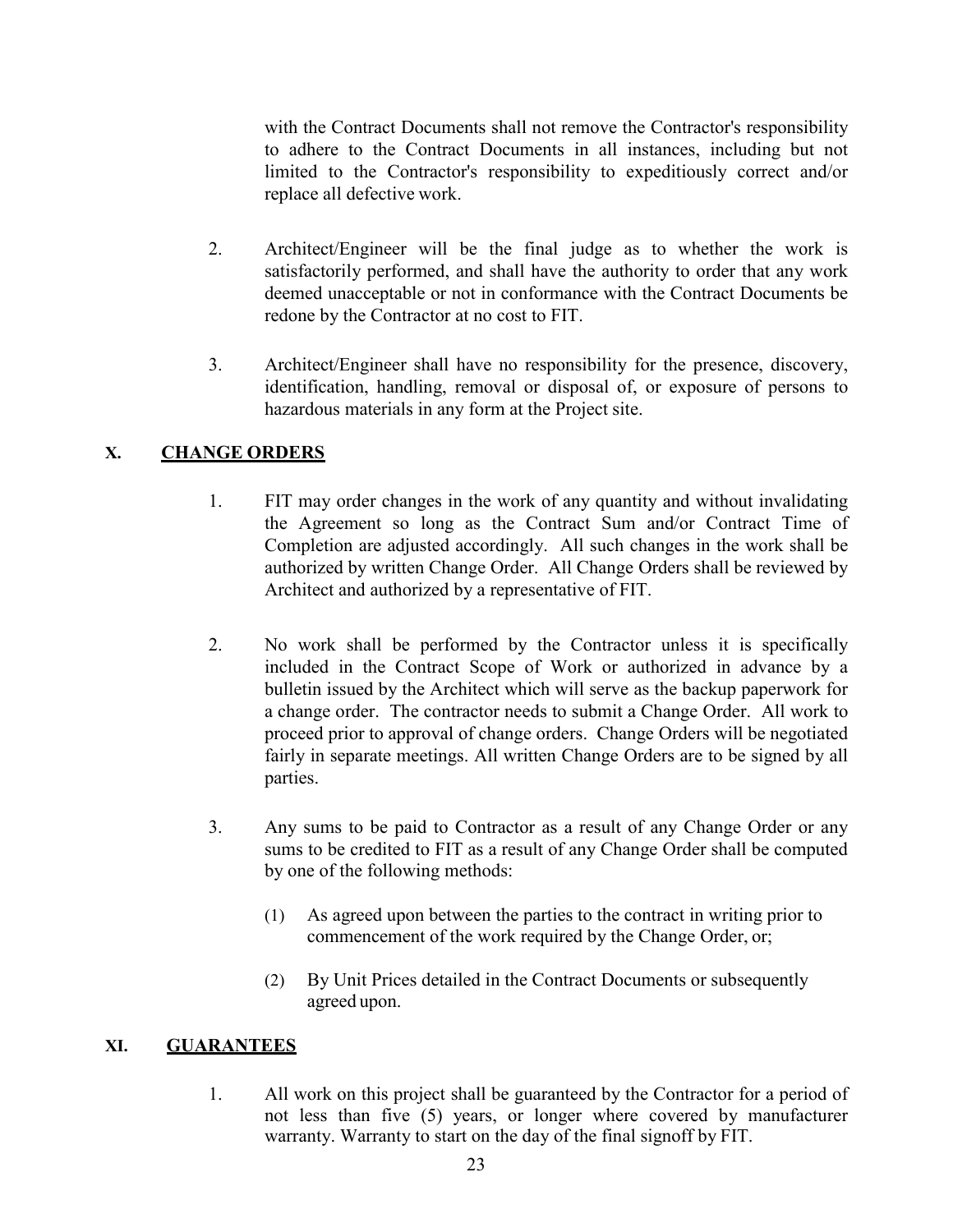2. If within the guarantee period any of the work is found to be defective or not in conformance with the Contract Documents, the Contractor shall correct it promptly at his own expense after receipt of written notice from FIT.

# **XII. FINAL PAYMENT**

- 1. Final payment (retainage) shall be released to the Contractor thirty (30) days after the project has been signed off by FIT and Architect/Engineer and the Contractor has satisfied all requirements of the Contract Documents.
- 2. In addition to any other requirements of the Contract Documents final payment shall not become due until the Contractor has delivered to FIT and Architect a fully executed 1-year guarantee for all work performed under this project, as well as a complete release of all liens arising out of this Contract, or receipts in full covering all labor, materials, equipment, applicable finance charges, and fines for which a lien could be filed. If such lien remains unsatisfied after payments are made, the Contractor shall refund to FIT all money that FIT may be compelled to pay in discharging such lien, including all costs and reasonable attorneys' fees.
- 3. A Performance Bond and a Labor & Material Payment Bond, a copy of the "Contractor's Affidavit of Payment of Debts and Claims (AIA Document G706)" and "Consent of Surety to Final Payment (AIA Document G707)" shall be submitted by the Contractor prior to the release of final payment.
- 4. One (1) set each of record drawings (measuring 24 inches by 36 inches) indicating the "As- Built" manner of installation of all work, shall be submitted to FIT prior to the release of final payment.
- 5. Once the project has reached substantial completion, FIT and Architect will prepare a "Certificate of Substantial Completion". This certificate must be signed by all parties (Engineer and Contractor), to acknowledge the date the project has reached substantial completion, and confirm agreement on a final punch-list of work to be performed. The Contractor shall be responsible for completing all punch-list items prior to release of final payment.

### **XIII. SUPPLEMENTAL CONDITIONS**

**Project Schedule.** Contractor shall complete all work as specified within the time period specified in the Contract Documents, inclusive of rain days, but excluding any shutdowns authorized by FIT.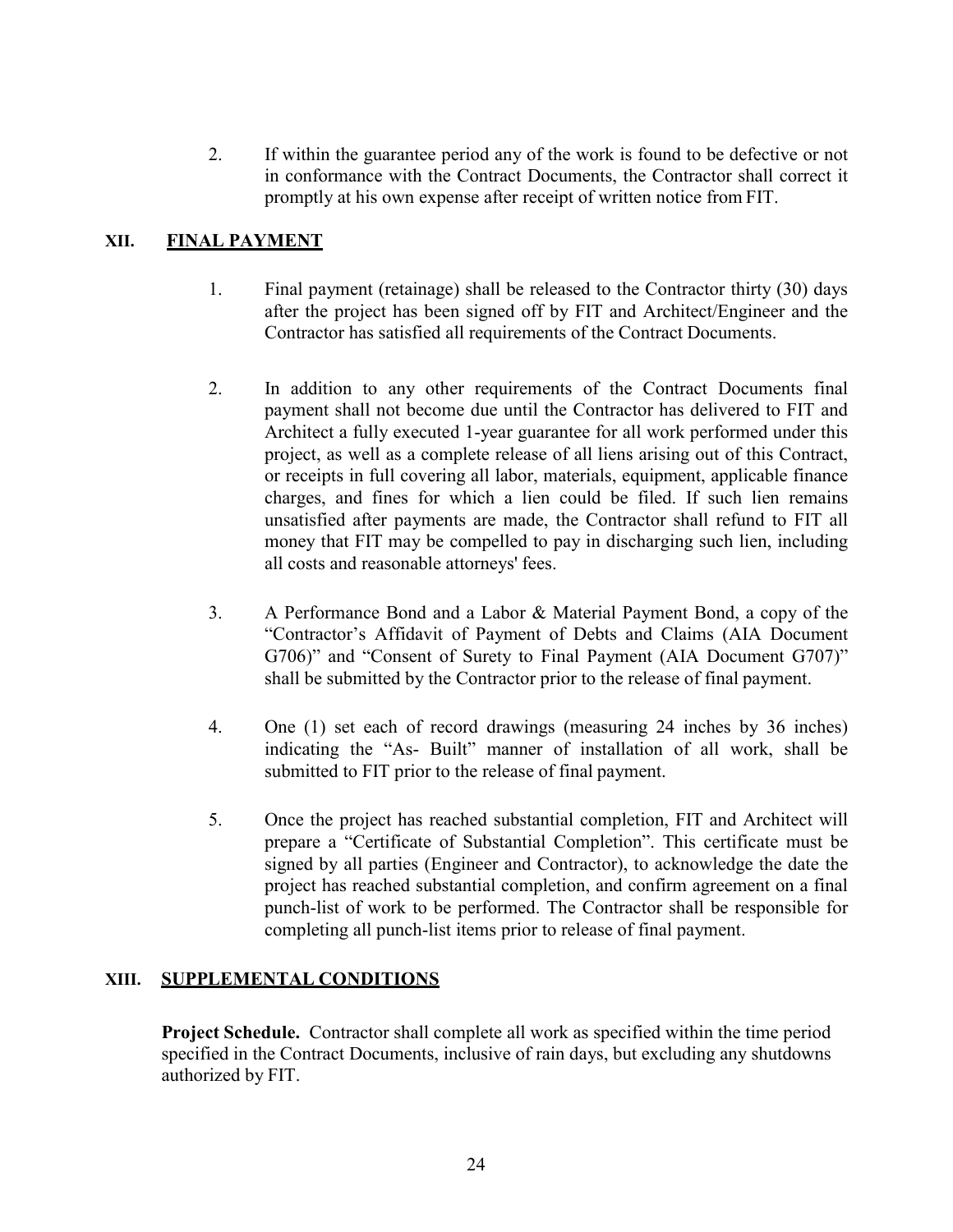# **XIV. PREVENTIVE MAINTENANCE SCHEDULE**

Prior to final payment, the contractor shall provide a recommended maintenance schedule from the manufacturer for quarterly, semi-annual and yearly requirements, including part numbers where applicable, upon completion of the job.

# **BID ANALYSIS FORM FOLLOWS**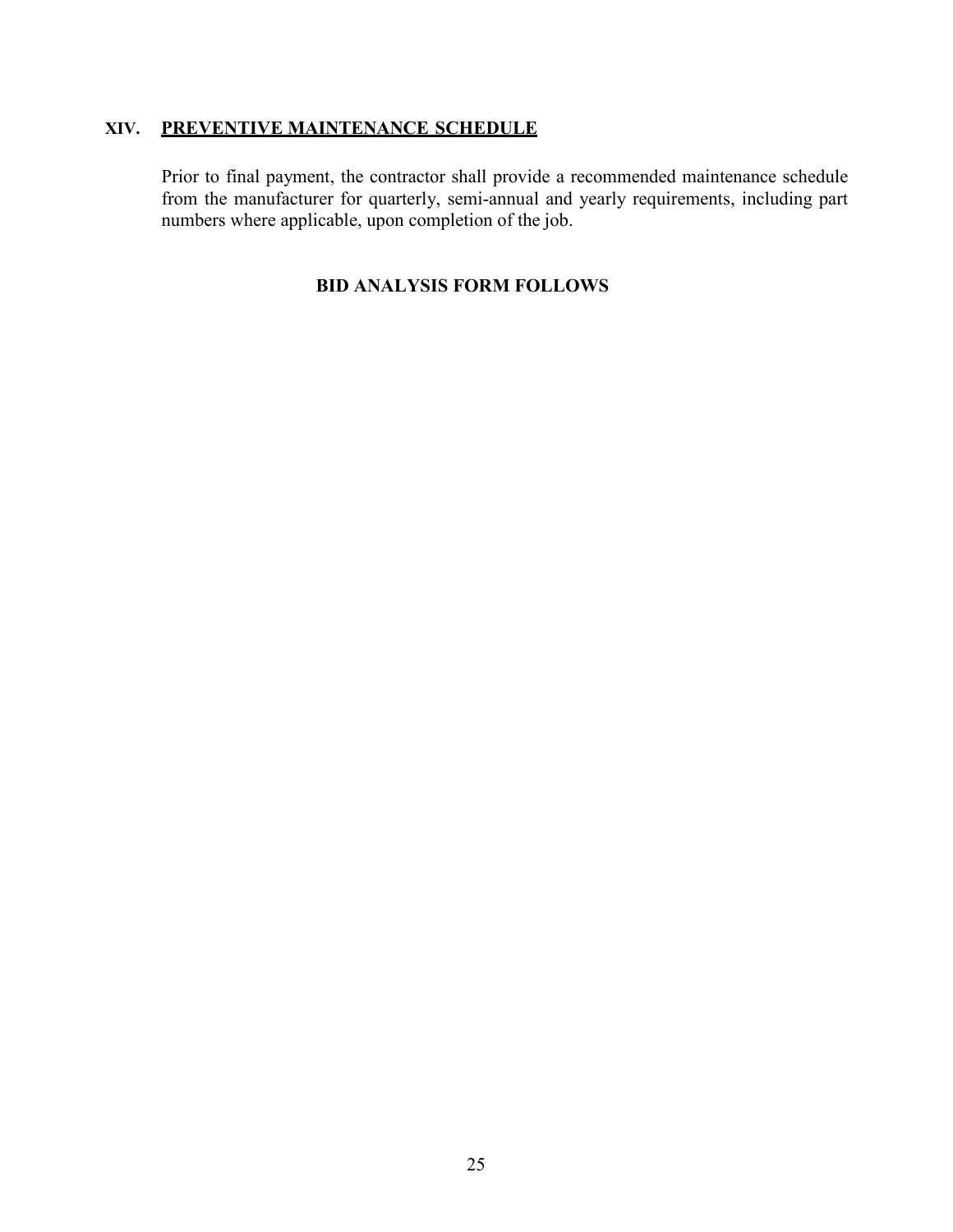### **ATTACHMENT C – BID ANALYSIS FORM**

#### **FASHION INSTITUTE OF TECHNOLOGY MARCOM STUDIO UPGRADE PROJECT INVITATION FOR BID NUMBER C1548**

Total Bid Price to include supervision of all work, labor and materials as per scope of work, testing, training, insurance, and EHS Plan:

| <b>TOTAL BID PRICE</b>                     |      |  |
|--------------------------------------------|------|--|
| No exclusions & no exceptions.             |      |  |
| <b>Company Name and Address of Bidder:</b> |      |  |
|                                            |      |  |
|                                            |      |  |
| Signature of Bidder                        | Date |  |
| Printed Name and Title of Representative:  |      |  |
|                                            |      |  |
| $EIN#$ :                                   |      |  |

### **NOTE:**

FIT will not sign any bidder generated contract, agreement or scope of work. FIT Bid and Terms and Conditions apply. Bidder requirement for FIT to sign any document will be grounds for rejection. Bidder inclusion of any conditions, clarifications, exceptions or changes which are not in compliance with FIT Bid and Terms and Conditions will be grounds for rejection.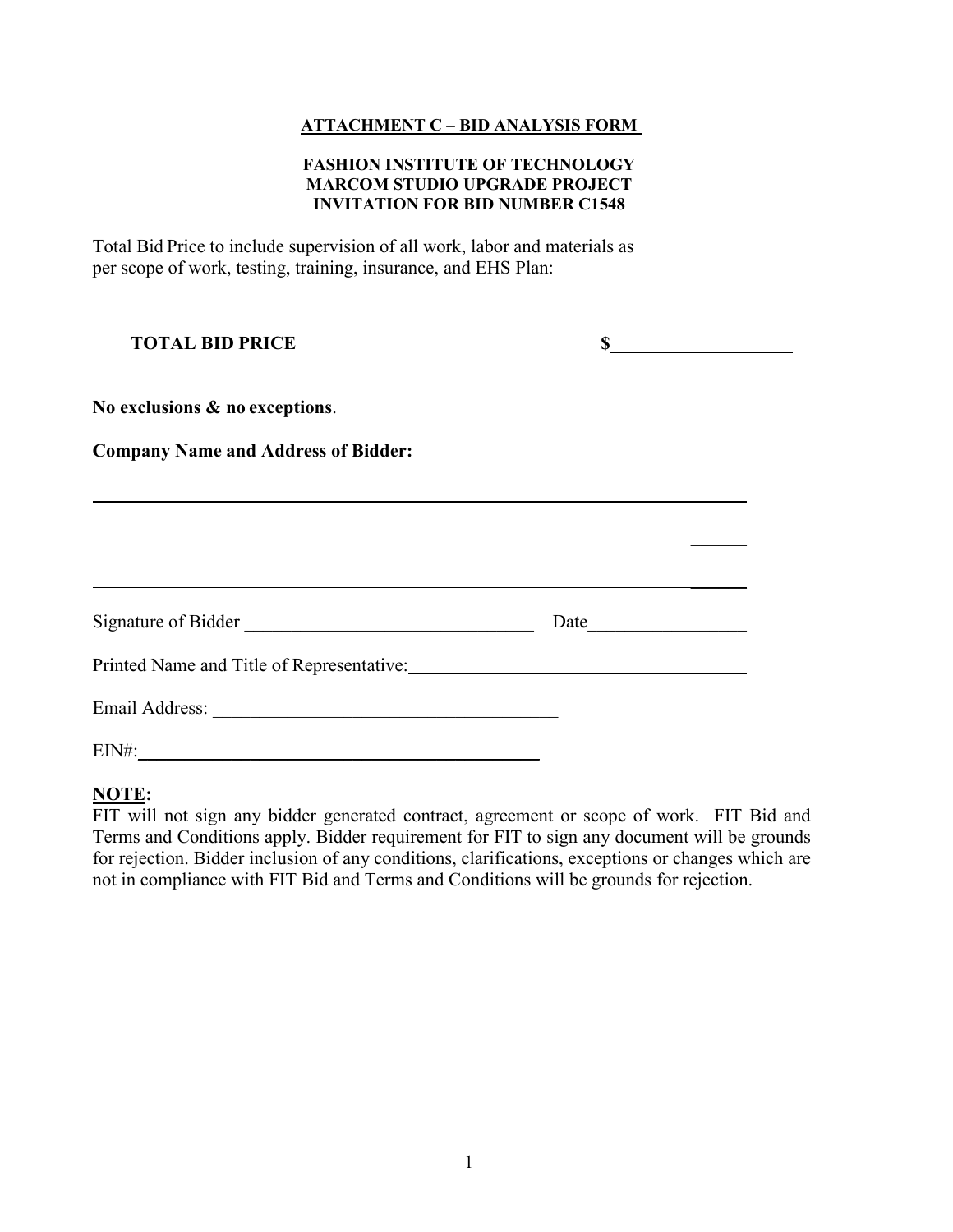To be signed upon award only

# **CONTRACT**

| This Agreement made as of the | day of | $\frac{20}{\frac{1}{2}}$ , by and between the    |
|-------------------------------|--------|--------------------------------------------------|
|                               |        | hereinafter referred to as the "OWNER" and       |
|                               |        | hereinafter referred to as the "Contractor", for |
| Work at                       |        |                                                  |

**WITNESSETH**: That the **OWNER** and the Contractor for the consideration named agree as follows:

1. The Contractor shall Provide and shall perform all Work of every kind or nature whatsoever required and all other things necessary to complete in a proper and workmanlike manner the

in strict accordance with the Contract Documents as defined in the General Conditions (and of which a listing of specifications and drawings are attached hereto) and in strict accordance with such changes as are ordered and approved pursuant to the Contract, and shall perform all other obligations imposed on such Contractor by the Contract.

2. The Contractor agrees to perform all Work and labor required, necessary, proper for, or incidental to the Work, and to Furnish all supplies and materials required, necessary, proper for, or incidental to the Work for the total sumof

and 00/100 Dollars (\$

.00), which sum shall be deemed to be in full consideration for the performance by the Contractor of all the duties and obligations of such Contractor under the Contract.

3. The Contractor shall commence Work on the Contract at a time to be specified in a written notice to proceed issued by the OWNER and complete the project no later than

**IN WITNESS WHEREOF**, the parties hereto have executed this Contract the day and year first above written.

# **Fashion Institute of Technology**

(Name of Contractor)

Sherry Brabham, VP of Finance

 $By$ (Signature)